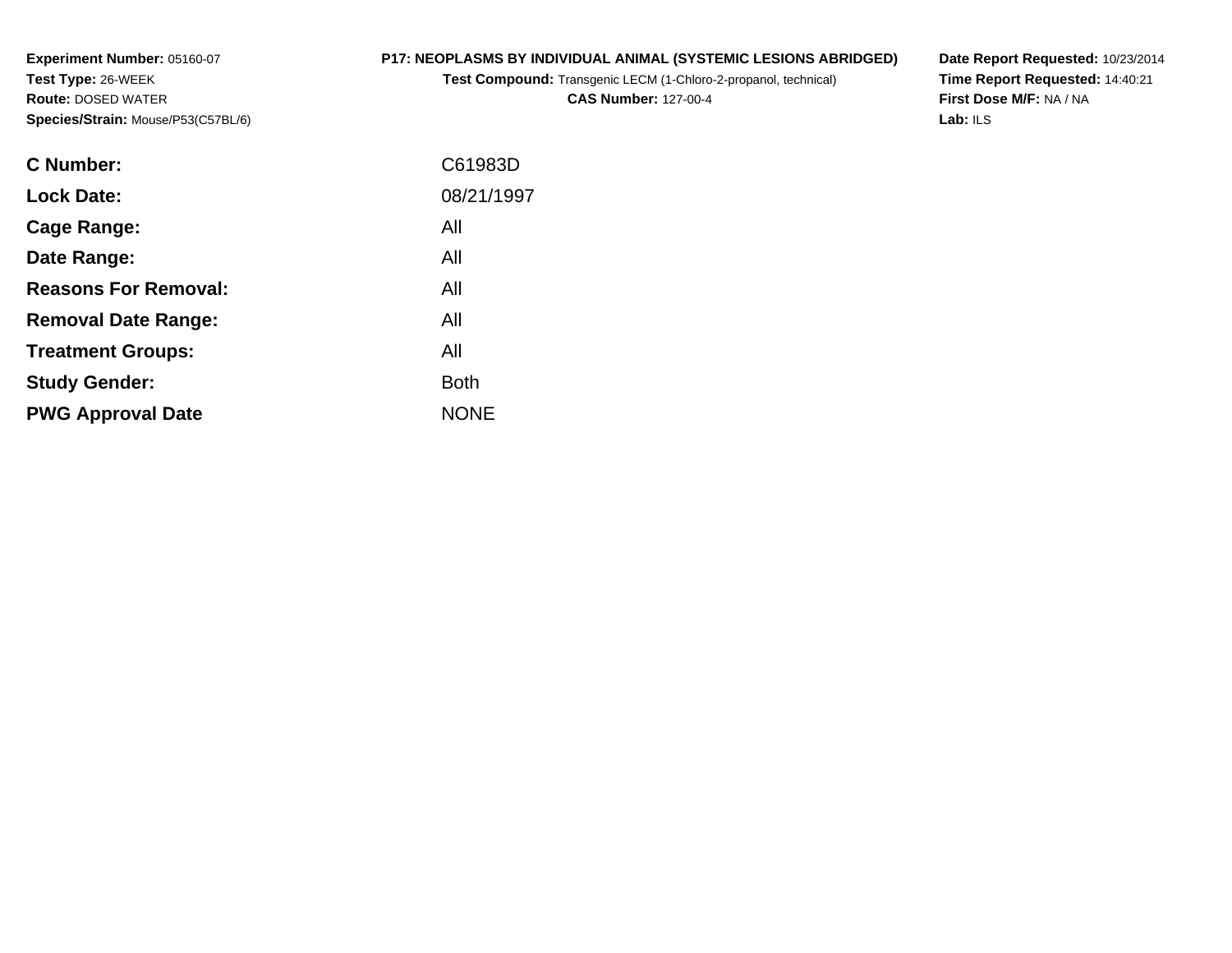**Test Compound:** Transgenic LECM (1-Chloro-2-propanol, technical)

**CAS Number:** 127-00-4

**Date Report Requested:** 10/23/2014**Time Report Requested:** 14:40:21**First Dose M/F:** NA / NA**Lab:** ILS

 **Route:** DOSED WATER**Species/Strain:** Mouse/P53(C57BL/6)

**Experiment Number:** 05160-07

**Test Type:** 26-WEEK

| DAY ON TEST                  |                  | $\boldsymbol{\theta}$ | $\pmb{\theta}$                   | $\pmb{\theta}$        | 0                     | 0                                | 0                     | 0                                 | 0                     | 0                     | 0                                |                       |
|------------------------------|------------------|-----------------------|----------------------------------|-----------------------|-----------------------|----------------------------------|-----------------------|-----------------------------------|-----------------------|-----------------------|----------------------------------|-----------------------|
| P53(C57BL/6) Mouse Male      |                  | 1                     | $\boldsymbol{l}$                 | $\boldsymbol{l}$<br>8 | $\boldsymbol{l}$<br>8 | $\boldsymbol{l}$                 | $\boldsymbol{l}$      | 1                                 | $\boldsymbol{l}$<br>8 | $\boldsymbol{l}$<br>8 | $\boldsymbol{l}$<br>8            |                       |
| 0 PPM                        |                  | 8<br>$\boldsymbol{4}$ | 8<br>$\overline{\boldsymbol{4}}$ | $\boldsymbol{4}$      | $\boldsymbol{4}$      | 8<br>$\overline{\boldsymbol{4}}$ | 8<br>$\boldsymbol{4}$ | 8<br>$\boldsymbol{4}$             | $\boldsymbol{4}$      | $\boldsymbol{4}$      | $\boldsymbol{4}$                 |                       |
|                              | <b>ANIMAL ID</b> | $\pmb{0}$             | $\mathbf 0$                      | $\mathsf 0$           | 0                     | $\mathbf 0$                      | $\mathbf 0$           | $\mathbf 0$                       | $\pmb{0}$             | $\overline{0}$        | $\overline{0}$                   |                       |
|                              |                  | 0                     | $\mathbf 0$                      | $\mathbf 0$           | $\mathbf 0$           | $\mathbf 0$                      | $\mathbf 0$           | $\mathbf 0$                       | $\mathbf 0$           | $\pmb{0}$             | $\mathbf 0$                      |                       |
|                              |                  | 6<br>6                | $\,6$<br>6                       | 6<br>$\,$ 6 $\,$      | 6<br>6                | $\,6$<br>7                       | 6<br>$\overline{7}$   | $6\phantom{1}6$<br>$\overline{7}$ | $\,6\,$<br>8          | $\overline{7}$        | $\overline{7}$<br>$\overline{c}$ |                       |
|                              |                  | 3                     | 4                                | $\overline{7}$        | 8                     | $\Omega$                         | 6                     | 9                                 | 9                     | $\frac{2}{2}$         | $\overline{4}$                   | <i><b>*TOTALS</b></i> |
| <b>Alimentary System</b>     |                  |                       |                                  |                       |                       |                                  |                       |                                   |                       |                       |                                  |                       |
| Liver                        |                  | $\ddot{}$             | $\pm$                            | +                     | +                     | +                                | +                     | +                                 | +                     | +                     | +                                | 10                    |
| Salivary Glands              |                  | $\ddot{}$             | $\ddot{}$                        | $\ddot{}$             | $\ddot{}$             | $\ddot{}$                        | $\ddot{}$             | $\ddot{}$                         | +                     | +                     | +                                | 10                    |
| Stomach, Forestomach         |                  | $\ddot{}$             | $\ddot{}$                        | $\ddot{}$             | $\ddot{}$             | $\ddot{}$                        | $\ddot{}$             | $\ddot{}$                         | $\ddot{}$             | +                     | +                                | 10                    |
| Stomach, Glandular           |                  | $\ddot{}$             | ÷                                | ÷                     | $\ddot{}$             | $\ddot{}$                        | $\ddot{}$             | $\ddot{}$                         | $\ddot{}$             | $\ddot{}$             | $\ddot{}$                        | 10                    |
| <b>Cardiovascular System</b> |                  |                       |                                  |                       |                       |                                  |                       |                                   |                       |                       |                                  |                       |
| <b>NONE</b>                  |                  |                       |                                  |                       |                       |                                  |                       |                                   |                       |                       |                                  |                       |
| <b>Endocrine System</b>      |                  |                       |                                  |                       |                       |                                  |                       |                                   |                       |                       |                                  |                       |
| <b>Adrenal Cortex</b>        |                  | $\ddot{}$             | $\pm$                            | +                     | ٠                     | +                                | ÷                     | ٠                                 | +                     | +                     | +                                | 10                    |
| Adrenal Medulla              |                  | $\ddot{}$             | $\ddot{}$                        | $+$                   | $\ddot{}$             | $+$                              | $+$                   | $\ddot{}$                         | $\ddot{}$             | $\pm$                 | +                                | 10                    |
| <b>Pituitary Gland</b>       |                  | $\ddot{}$             | $\ddot{}$                        | $\ddot{}$             | $\ddot{}$             | M                                | $\ddot{}$             | $\ddot{}$                         | $\ddot{}$             | +                     | +                                | 9                     |
| <b>Thyroid Gland</b>         |                  | $\ddot{}$             | ÷                                | $\ddot{}$             | $\ddot{}$             | $\ddot{}$                        | ÷                     | $\ddot{}$                         | $\ddot{}$             | $\ddot{}$             | $\ddot{}$                        | 10                    |
| <b>General Body System</b>   |                  |                       |                                  |                       |                       |                                  |                       |                                   |                       |                       |                                  |                       |
| <b>NONE</b>                  |                  |                       |                                  |                       |                       |                                  |                       |                                   |                       |                       |                                  |                       |
| <b>Genital System</b>        |                  |                       |                                  |                       |                       |                                  |                       |                                   |                       |                       |                                  |                       |
| <b>NONE</b>                  |                  |                       |                                  |                       |                       |                                  |                       |                                   |                       |                       |                                  |                       |
| <b>Hematopoietic System</b>  |                  |                       |                                  |                       |                       |                                  |                       |                                   |                       |                       |                                  |                       |
| Lymph Node, Mandibular       |                  | M                     |                                  |                       |                       |                                  |                       |                                   |                       |                       | +                                | 9                     |
| Spleen                       |                  | +                     | +                                | +                     | +                     | +                                | +                     | +                                 | +                     | +                     | +                                | 10                    |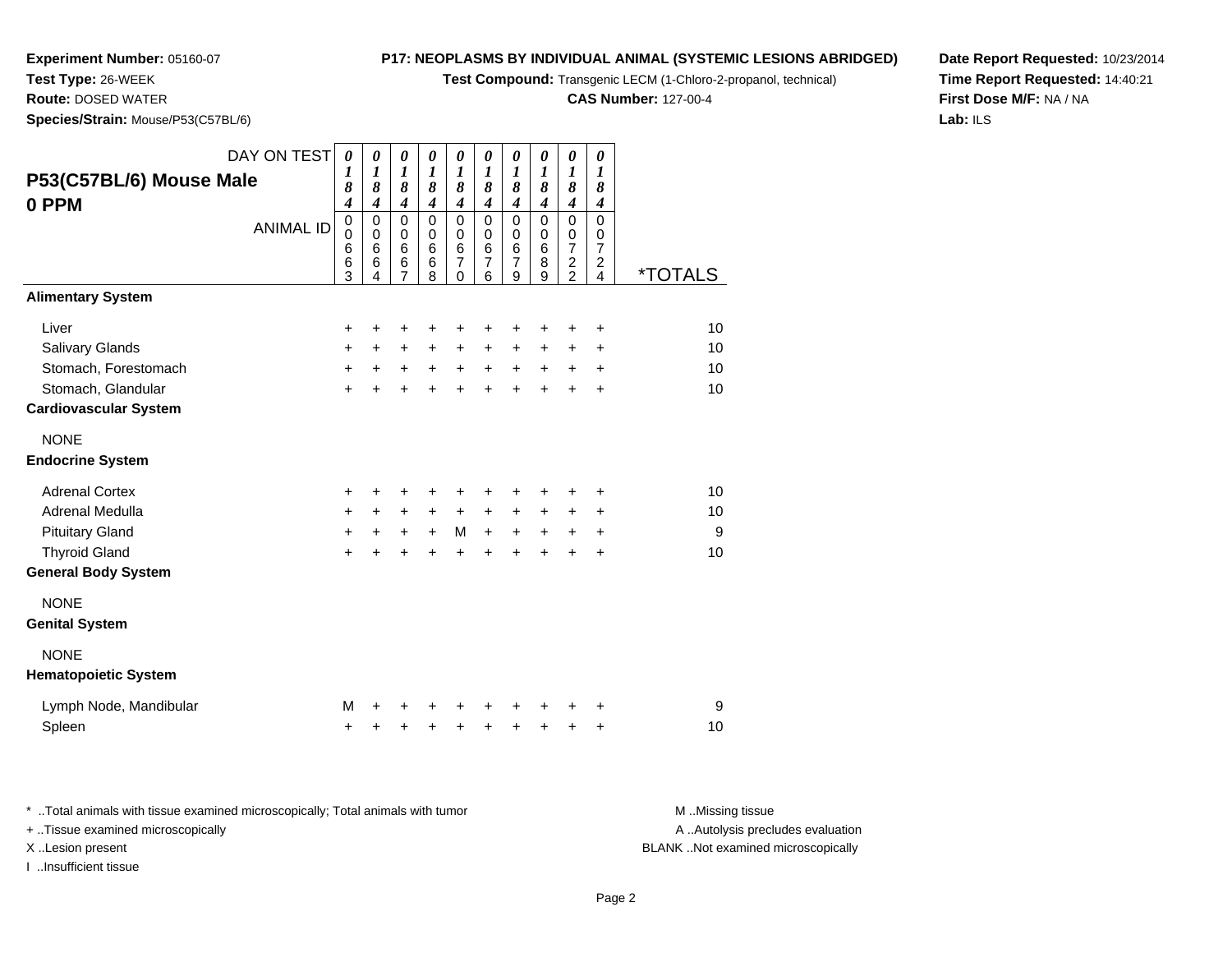**Test Compound:** Transgenic LECM (1-Chloro-2-propanol, technical)

**CAS Number:** 127-00-4

**Date Report Requested:** 10/23/2014**Time Report Requested:** 14:40:21**First Dose M/F:** NA / NA**Lab:** ILS

 **Route:** DOSED WATER**Species/Strain:** Mouse/P53(C57BL/6)

**Experiment Number:** 05160-07

**Test Type:** 26-WEEK

| DAY ON TEST<br>P53(C57BL/6) Mouse Male<br>0 PPM<br><b>ANIMAL ID</b> | $\boldsymbol{\theta}$<br>$\boldsymbol{l}$<br>8<br>$\boldsymbol{4}$<br>$\pmb{0}$<br>$\mathbf 0$<br>$6\phantom{1}6$<br>$\overline{6}$<br>$\overline{3}$ | 0<br>$\boldsymbol{l}$<br>8<br>$\boldsymbol{4}$<br>$\mathbf 0$<br>0<br>6<br>6<br>4 | 0<br>1<br>8<br>$\boldsymbol{4}$<br>$\mathbf 0$<br>0<br>6<br>6<br>$\overline{7}$ | 0<br>$\boldsymbol{l}$<br>8<br>4<br>$\mathbf 0$<br>0<br>$6\phantom{1}6$<br>6<br>8 | 0<br>1<br>8<br>$\boldsymbol{4}$<br>$\mathbf 0$<br>0<br>$6\phantom{1}6$<br>$\overline{7}$<br>0 | 0<br>$\boldsymbol{l}$<br>8<br>$\boldsymbol{4}$<br>$\mathbf 0$<br>0<br>$\,6$<br>$\overline{7}$<br>6 | 0<br>$\boldsymbol{l}$<br>8<br>$\boldsymbol{4}$<br>$\mathbf 0$<br>0<br>$\,6$<br>$\overline{7}$<br>9 | $\boldsymbol{\theta}$<br>$\boldsymbol{l}$<br>8<br>$\boldsymbol{4}$<br>$\mathbf 0$<br>$\pmb{0}$<br>$\,6$<br>8<br>9 | 0<br>$\boldsymbol{l}$<br>8<br>$\boldsymbol{4}$<br>$\mathbf 0$<br>0<br>$\overline{7}$<br>$\overline{c}$<br>$\overline{2}$ | 0<br>$\boldsymbol{l}$<br>8<br>$\boldsymbol{4}$<br>$\mathbf 0$<br>0<br>$\overline{7}$<br>$\boldsymbol{2}$<br>4 | <i><b>*TOTALS</b></i> |
|---------------------------------------------------------------------|-------------------------------------------------------------------------------------------------------------------------------------------------------|-----------------------------------------------------------------------------------|---------------------------------------------------------------------------------|----------------------------------------------------------------------------------|-----------------------------------------------------------------------------------------------|----------------------------------------------------------------------------------------------------|----------------------------------------------------------------------------------------------------|-------------------------------------------------------------------------------------------------------------------|--------------------------------------------------------------------------------------------------------------------------|---------------------------------------------------------------------------------------------------------------|-----------------------|
| Thymus                                                              | $\ddot{}$                                                                                                                                             | $\ddot{}$                                                                         | $\ddot{}$                                                                       | $\ddot{}$                                                                        | ÷                                                                                             | $\ddot{}$                                                                                          | $\ddot{}$                                                                                          | $\ddot{}$                                                                                                         | $\ddot{}$                                                                                                                | $\ddot{}$                                                                                                     | 10                    |
| <b>Integumentary System</b>                                         |                                                                                                                                                       |                                                                                   |                                                                                 |                                                                                  |                                                                                               |                                                                                                    |                                                                                                    |                                                                                                                   |                                                                                                                          |                                                                                                               |                       |
| Mammary Gland                                                       | M                                                                                                                                                     | M                                                                                 | $\div$                                                                          | M                                                                                | M                                                                                             | M                                                                                                  | +                                                                                                  | м                                                                                                                 | M                                                                                                                        | $\ddot{}$                                                                                                     | 3                     |
| Skin                                                                | $\ddot{}$                                                                                                                                             | +                                                                                 |                                                                                 |                                                                                  | +                                                                                             | ÷                                                                                                  | +                                                                                                  | +                                                                                                                 | +                                                                                                                        | +                                                                                                             | 10                    |
| <b>Musculoskeletal System</b>                                       |                                                                                                                                                       |                                                                                   |                                                                                 |                                                                                  |                                                                                               |                                                                                                    |                                                                                                    |                                                                                                                   |                                                                                                                          |                                                                                                               |                       |
| <b>NONE</b><br><b>Nervous System</b>                                |                                                                                                                                                       |                                                                                   |                                                                                 |                                                                                  |                                                                                               |                                                                                                    |                                                                                                    |                                                                                                                   |                                                                                                                          |                                                                                                               |                       |
| <b>NONE</b><br><b>Respiratory System</b>                            |                                                                                                                                                       |                                                                                   |                                                                                 |                                                                                  |                                                                                               |                                                                                                    |                                                                                                    |                                                                                                                   |                                                                                                                          |                                                                                                               |                       |
| Lung<br><b>Special Senses System</b>                                | $\ddot{}$                                                                                                                                             |                                                                                   |                                                                                 |                                                                                  |                                                                                               |                                                                                                    | ٠                                                                                                  |                                                                                                                   | ٠                                                                                                                        | +                                                                                                             | 10                    |
| <b>NONE</b><br><b>Urinary System</b>                                |                                                                                                                                                       |                                                                                   |                                                                                 |                                                                                  |                                                                                               |                                                                                                    |                                                                                                    |                                                                                                                   |                                                                                                                          |                                                                                                               |                       |
| Kidney<br><b>SYSTEMIC LESIONS</b>                                   | $\ddot{}$                                                                                                                                             |                                                                                   |                                                                                 |                                                                                  |                                                                                               |                                                                                                    | +                                                                                                  | +                                                                                                                 | +                                                                                                                        | $\ddot{}$                                                                                                     | 10                    |
| Multiple Organ                                                      | +                                                                                                                                                     |                                                                                   |                                                                                 |                                                                                  |                                                                                               |                                                                                                    |                                                                                                    |                                                                                                                   |                                                                                                                          | +                                                                                                             | 10                    |

\* ..Total animals with tissue examined microscopically; Total animals with tumor **M** . Missing tissue M ..Missing tissue

+ ..Tissue examined microscopically

I ..Insufficient tissue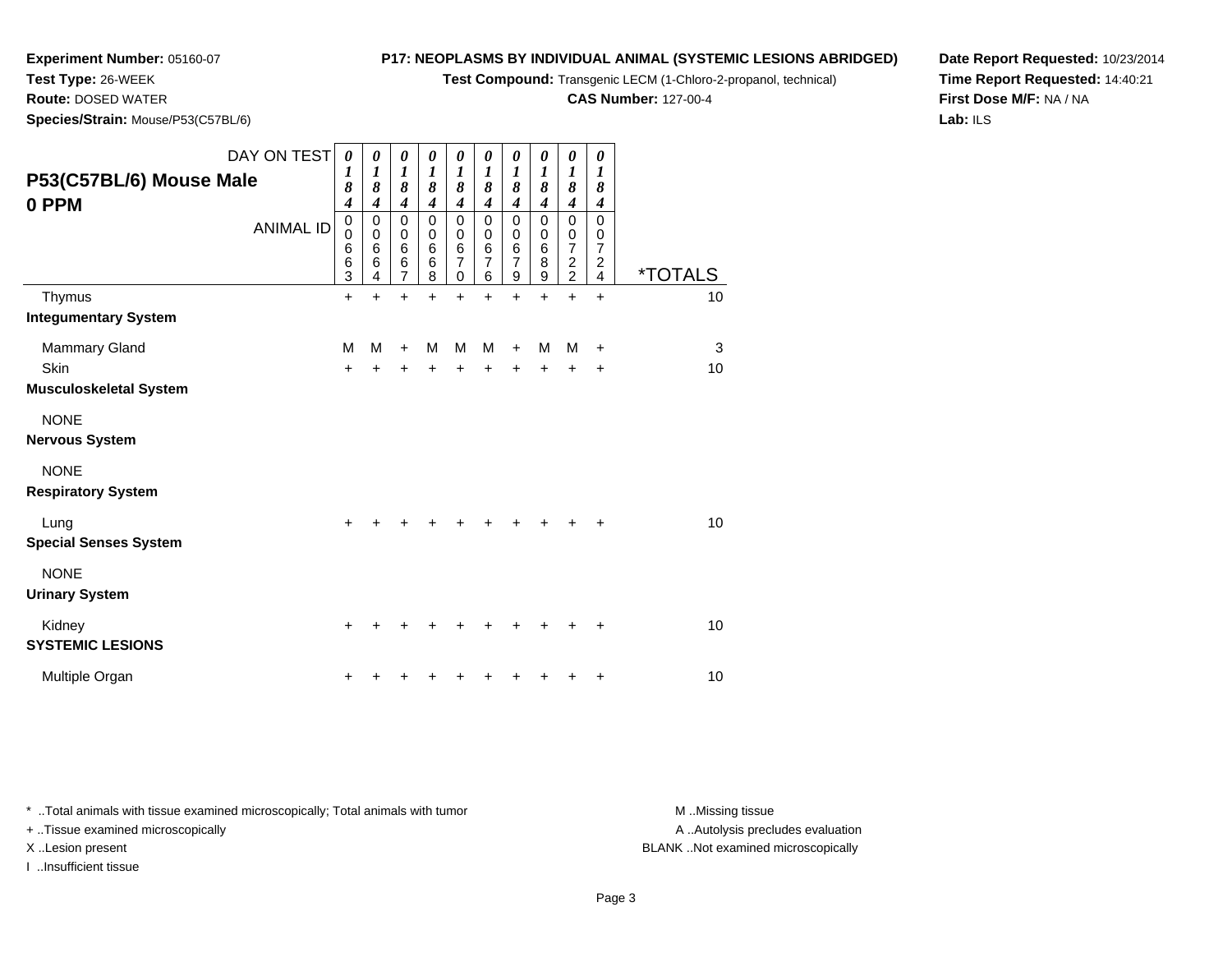| Experiment Number: 05160-07                                                                                          | P17: NEOPLASMS BY INDIVIDUAL ANIMAL (SYSTEMIC LESIONS ABRIDGED) | Date Report Requested: 10/23/2014                     |                                     |  |  |  |
|----------------------------------------------------------------------------------------------------------------------|-----------------------------------------------------------------|-------------------------------------------------------|-------------------------------------|--|--|--|
| Test Type: 26-WEEK                                                                                                   | Test Compound: Transgenic LECM (1-Chloro-2-propanol, technical) |                                                       | Time Report Requested: 14:40:21     |  |  |  |
| <b>Route: DOSED WATER</b><br>Species/Strain: Mouse/P53(C57BL/6)                                                      | <b>CAS Number: 127-00-4</b>                                     |                                                       | First Dose M/F: NA / NA<br>Lab: ILS |  |  |  |
|                                                                                                                      |                                                                 |                                                       |                                     |  |  |  |
| DAY ON TEST                                                                                                          |                                                                 |                                                       |                                     |  |  |  |
| P53(C57BL/6) Mouse Male                                                                                              |                                                                 |                                                       |                                     |  |  |  |
| <b>250 PPM</b>                                                                                                       |                                                                 |                                                       |                                     |  |  |  |
| <b>ANIMAL ID</b>                                                                                                     |                                                                 |                                                       |                                     |  |  |  |
|                                                                                                                      | <i><b>*TOTALS</b></i>                                           |                                                       |                                     |  |  |  |
| <b>Alimentary System</b>                                                                                             |                                                                 |                                                       |                                     |  |  |  |
| <b>NONE</b>                                                                                                          |                                                                 |                                                       |                                     |  |  |  |
| <b>Cardiovascular System</b>                                                                                         |                                                                 |                                                       |                                     |  |  |  |
| <b>NONE</b>                                                                                                          |                                                                 |                                                       |                                     |  |  |  |
| <b>Endocrine System</b>                                                                                              |                                                                 |                                                       |                                     |  |  |  |
| <b>NONE</b>                                                                                                          |                                                                 |                                                       |                                     |  |  |  |
| <b>General Body System</b>                                                                                           |                                                                 |                                                       |                                     |  |  |  |
| <b>NONE</b>                                                                                                          |                                                                 |                                                       |                                     |  |  |  |
| <b>Genital System</b>                                                                                                |                                                                 |                                                       |                                     |  |  |  |
| <b>NONE</b>                                                                                                          |                                                                 |                                                       |                                     |  |  |  |
| <b>Hematopoietic System</b>                                                                                          |                                                                 |                                                       |                                     |  |  |  |
| <b>NONE</b>                                                                                                          |                                                                 |                                                       |                                     |  |  |  |
| <b>Integumentary System</b>                                                                                          |                                                                 |                                                       |                                     |  |  |  |
| <b>NONE</b>                                                                                                          |                                                                 |                                                       |                                     |  |  |  |
| <b>Musculoskeletal System</b>                                                                                        |                                                                 |                                                       |                                     |  |  |  |
|                                                                                                                      |                                                                 |                                                       |                                     |  |  |  |
| <b>NONE</b><br><b>Nervous System</b>                                                                                 |                                                                 |                                                       |                                     |  |  |  |
|                                                                                                                      |                                                                 |                                                       |                                     |  |  |  |
| <b>NONE</b>                                                                                                          |                                                                 |                                                       |                                     |  |  |  |
|                                                                                                                      |                                                                 |                                                       |                                     |  |  |  |
|                                                                                                                      |                                                                 |                                                       |                                     |  |  |  |
|                                                                                                                      |                                                                 |                                                       |                                     |  |  |  |
| *  Total animals with tissue examined microscopically; Total animals with tumor<br>+ Tissue examined microscopically |                                                                 | M Missing tissue<br>A  Autolysis precludes evaluation |                                     |  |  |  |
|                                                                                                                      |                                                                 |                                                       |                                     |  |  |  |

X ..Lesion present BLANK ..Not examined microscopically

I ..Insufficient tissue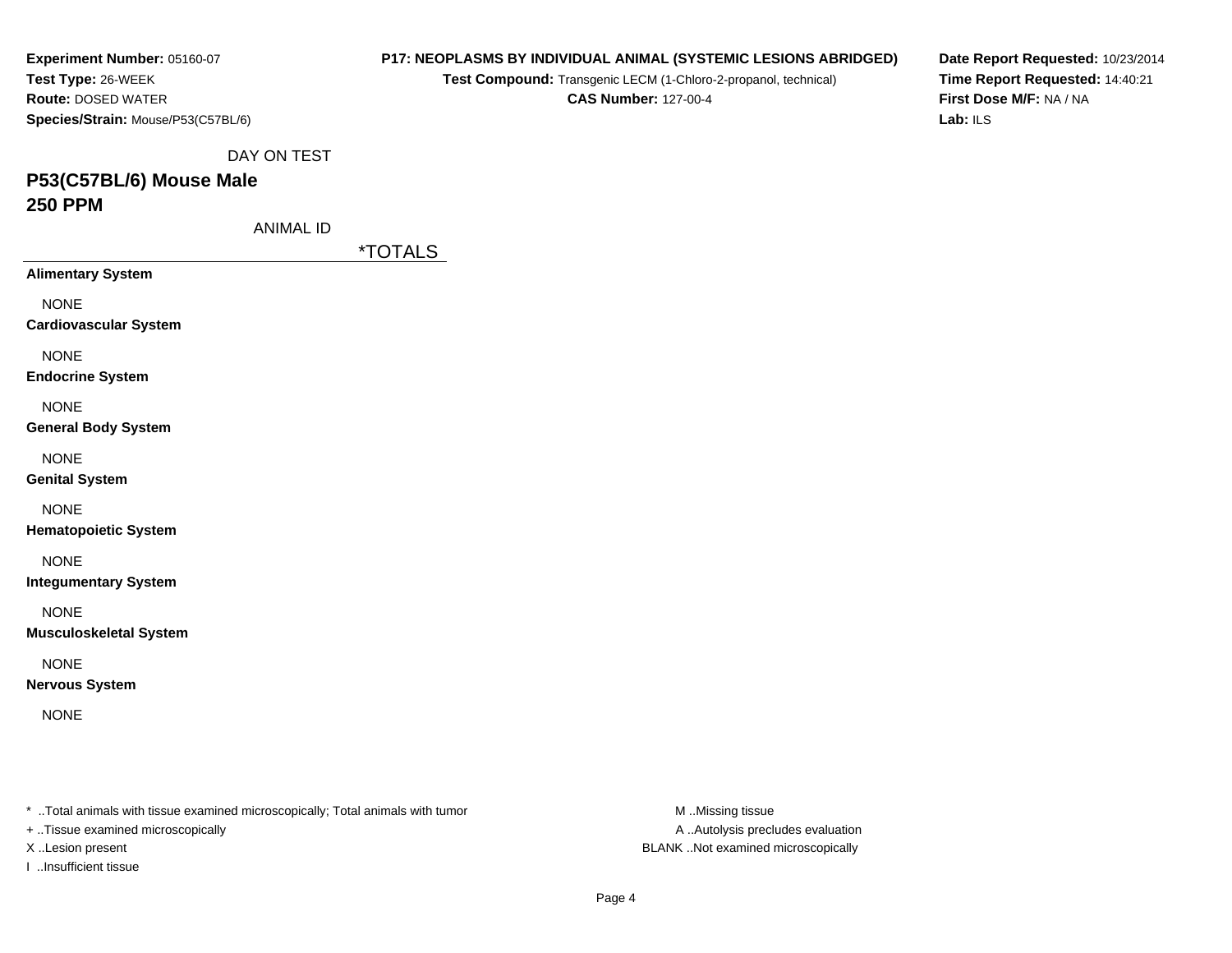| Experiment Number: 05160-07        | P17: NEOPLASMS BY INDIVIDUAL ANIMAL (SYSTEMIC LESIONS ABRIDGED) | Date Report Requested: 10/23/2014 |  |  |  |  |  |
|------------------------------------|-----------------------------------------------------------------|-----------------------------------|--|--|--|--|--|
| Test Type: 26-WEEK                 | Test Compound: Transgenic LECM (1-Chloro-2-propanol, technical) | Time Report Requested: 14:40:21   |  |  |  |  |  |
| <b>Route: DOSED WATER</b>          | <b>CAS Number: 127-00-4</b>                                     | First Dose M/F: NA / NA           |  |  |  |  |  |
| Species/Strain: Mouse/P53(C57BL/6) |                                                                 | Lab: ILS                          |  |  |  |  |  |
| DAY ON TEST                        |                                                                 |                                   |  |  |  |  |  |
| P53(C57BL/6) Mouse Male            |                                                                 |                                   |  |  |  |  |  |
| <b>250 PPM</b>                     |                                                                 |                                   |  |  |  |  |  |
| <b>ANIMAL ID</b>                   |                                                                 |                                   |  |  |  |  |  |
|                                    | <i><b>*TOTALS</b></i>                                           |                                   |  |  |  |  |  |
| <b>Respiratory System</b>          |                                                                 |                                   |  |  |  |  |  |
| <b>NONE</b>                        |                                                                 |                                   |  |  |  |  |  |
| <b>Special Senses System</b>       |                                                                 |                                   |  |  |  |  |  |
| <b>NONE</b>                        |                                                                 |                                   |  |  |  |  |  |
| <b>Urinary System</b>              |                                                                 |                                   |  |  |  |  |  |
| <b>NONE</b>                        |                                                                 |                                   |  |  |  |  |  |
| <b>SYSTEMIC LESIONS</b>            |                                                                 |                                   |  |  |  |  |  |
| Multiple Organ                     | 0                                                               |                                   |  |  |  |  |  |
|                                    |                                                                 |                                   |  |  |  |  |  |
|                                    |                                                                 |                                   |  |  |  |  |  |

\* ..Total animals with tissue examined microscopically; Total animals with tumor M..Missing tissue M ..Missing tissue

+ ..Tissue examined microscopically

I ..Insufficient tissue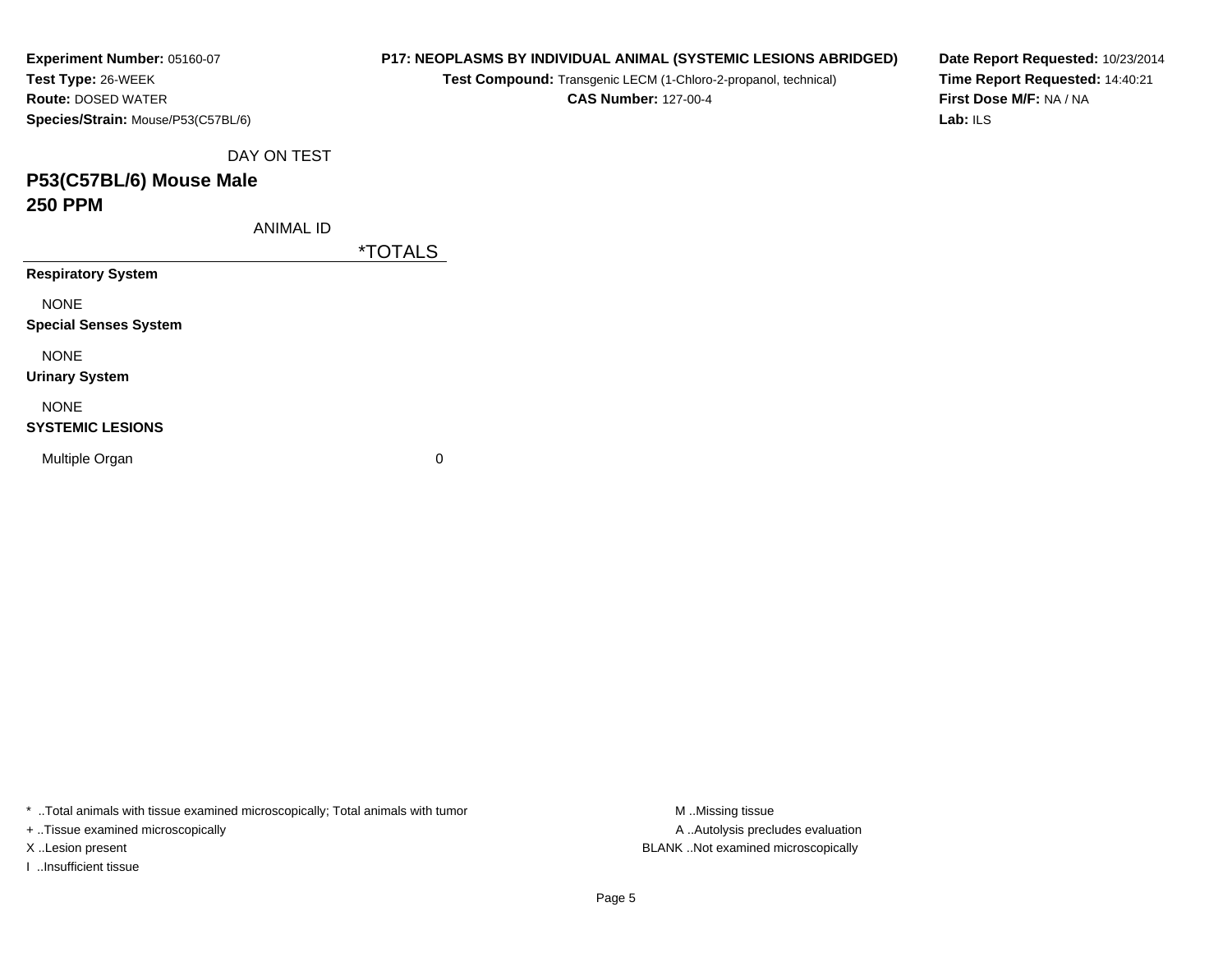| Experiment Number: 05160-07                                                    | P17: NEOPLASMS BY INDIVIDUAL ANIMAL (SYSTEMIC LESIONS ABRIDGED) | Date Report Requested: 10/23/2014 |                                     |  |  |  |  |
|--------------------------------------------------------------------------------|-----------------------------------------------------------------|-----------------------------------|-------------------------------------|--|--|--|--|
| Test Type: 26-WEEK                                                             | Test Compound: Transgenic LECM (1-Chloro-2-propanol, technical) | Time Report Requested: 14:40:21   |                                     |  |  |  |  |
| Route: DOSED WATER                                                             | <b>CAS Number: 127-00-4</b>                                     |                                   | First Dose M/F: NA / NA<br>Lab: ILS |  |  |  |  |
| Species/Strain: Mouse/P53(C57BL/6)                                             |                                                                 |                                   |                                     |  |  |  |  |
| DAY ON TEST                                                                    |                                                                 |                                   |                                     |  |  |  |  |
| P53(C57BL/6) Mouse Male                                                        |                                                                 |                                   |                                     |  |  |  |  |
| <b>500 PPM</b>                                                                 |                                                                 |                                   |                                     |  |  |  |  |
| <b>ANIMAL ID</b>                                                               |                                                                 |                                   |                                     |  |  |  |  |
|                                                                                | <i><b>*TOTALS</b></i>                                           |                                   |                                     |  |  |  |  |
| <b>Alimentary System</b>                                                       |                                                                 |                                   |                                     |  |  |  |  |
| <b>NONE</b>                                                                    |                                                                 |                                   |                                     |  |  |  |  |
| <b>Cardiovascular System</b>                                                   |                                                                 |                                   |                                     |  |  |  |  |
| <b>NONE</b>                                                                    |                                                                 |                                   |                                     |  |  |  |  |
| <b>Endocrine System</b>                                                        |                                                                 |                                   |                                     |  |  |  |  |
| <b>NONE</b>                                                                    |                                                                 |                                   |                                     |  |  |  |  |
| <b>General Body System</b>                                                     |                                                                 |                                   |                                     |  |  |  |  |
| <b>NONE</b>                                                                    |                                                                 |                                   |                                     |  |  |  |  |
| <b>Genital System</b>                                                          |                                                                 |                                   |                                     |  |  |  |  |
| <b>NONE</b>                                                                    |                                                                 |                                   |                                     |  |  |  |  |
| <b>Hematopoietic System</b>                                                    |                                                                 |                                   |                                     |  |  |  |  |
|                                                                                |                                                                 |                                   |                                     |  |  |  |  |
| <b>NONE</b><br><b>Integumentary System</b>                                     |                                                                 |                                   |                                     |  |  |  |  |
|                                                                                |                                                                 |                                   |                                     |  |  |  |  |
| <b>NONE</b>                                                                    |                                                                 |                                   |                                     |  |  |  |  |
| <b>Musculoskeletal System</b>                                                  |                                                                 |                                   |                                     |  |  |  |  |
| <b>NONE</b>                                                                    |                                                                 |                                   |                                     |  |  |  |  |
| <b>Nervous System</b>                                                          |                                                                 |                                   |                                     |  |  |  |  |
| <b>NONE</b>                                                                    |                                                                 |                                   |                                     |  |  |  |  |
|                                                                                |                                                                 |                                   |                                     |  |  |  |  |
|                                                                                |                                                                 |                                   |                                     |  |  |  |  |
|                                                                                |                                                                 |                                   |                                     |  |  |  |  |
| * Total animals with tissue examined microscopically; Total animals with tumor |                                                                 | M Missing tissue                  |                                     |  |  |  |  |
| + Tissue examined microscopically                                              |                                                                 | A  Autolysis precludes evaluation |                                     |  |  |  |  |

X ..Lesion present BLANK ..Not examined microscopically

I ..Insufficient tissue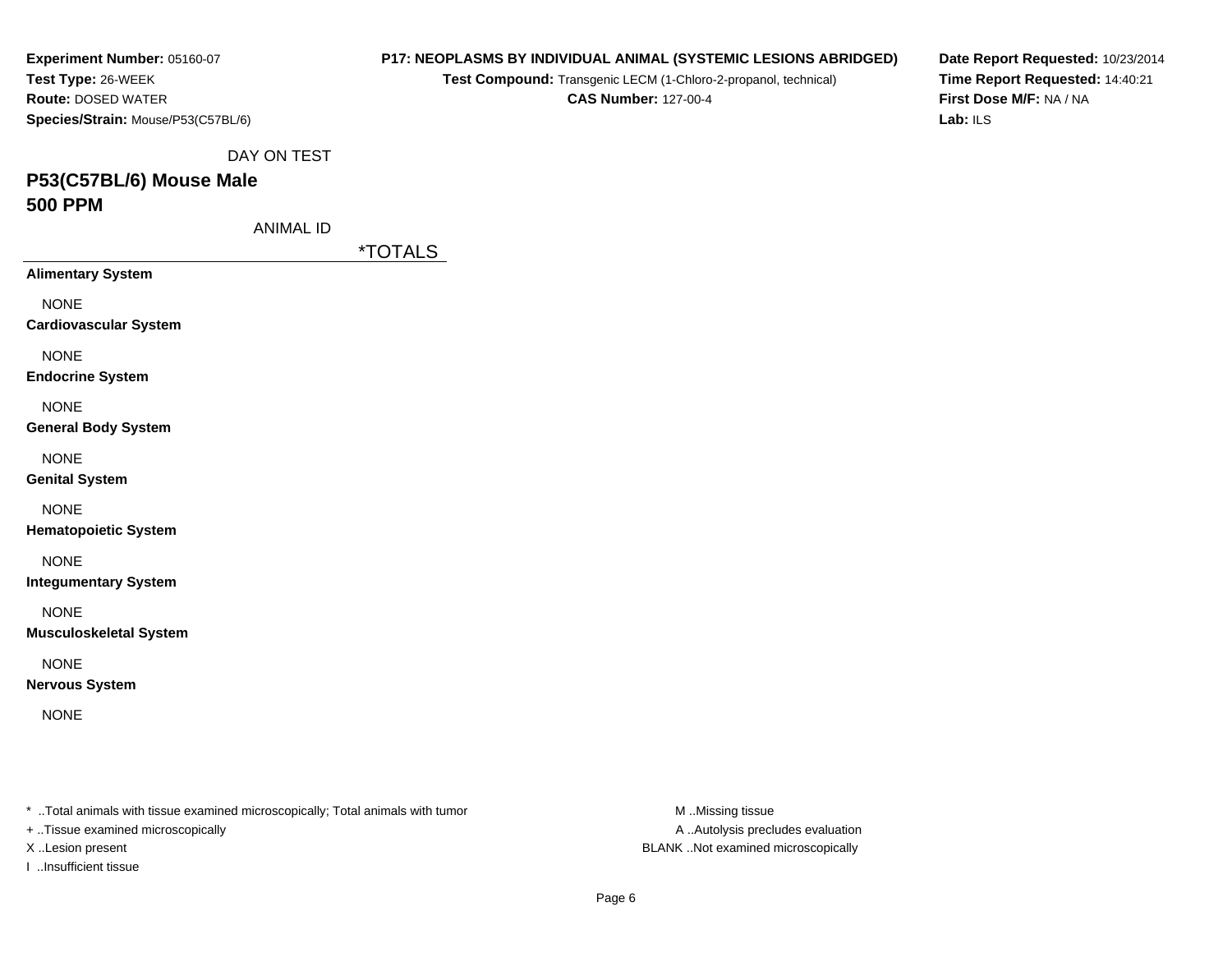| Experiment Number: 05160-07        | P17: NEOPLASMS BY INDIVIDUAL ANIMAL (SYSTEMIC LESIONS ABRIDGED) | Date Report Requested: 10/23/2014 |
|------------------------------------|-----------------------------------------------------------------|-----------------------------------|
| Test Type: 26-WEEK                 | Test Compound: Transgenic LECM (1-Chloro-2-propanol, technical) | Time Report Requested: 14:40:21   |
| <b>Route: DOSED WATER</b>          | <b>CAS Number: 127-00-4</b>                                     | First Dose M/F: NA / NA           |
| Species/Strain: Mouse/P53(C57BL/6) |                                                                 | Lab: ILS                          |
| DAY ON TEST                        |                                                                 |                                   |
| P53(C57BL/6) Mouse Male            |                                                                 |                                   |
| <b>500 PPM</b>                     |                                                                 |                                   |
| ANIMAL ID                          |                                                                 |                                   |
|                                    | <i><b>*TOTALS</b></i>                                           |                                   |
| <b>Respiratory System</b>          |                                                                 |                                   |
| <b>NONE</b>                        |                                                                 |                                   |
| <b>Special Senses System</b>       |                                                                 |                                   |
| <b>NONE</b>                        |                                                                 |                                   |
| <b>Urinary System</b>              |                                                                 |                                   |
| <b>NONE</b>                        |                                                                 |                                   |
| <b>SYSTEMIC LESIONS</b>            |                                                                 |                                   |
| Multiple Organ                     | 0                                                               |                                   |
|                                    |                                                                 |                                   |
|                                    |                                                                 |                                   |

\* ..Total animals with tissue examined microscopically; Total animals with tumor M..Missing tissue M ..Missing tissue

+ ..Tissue examined microscopically

I ..Insufficient tissue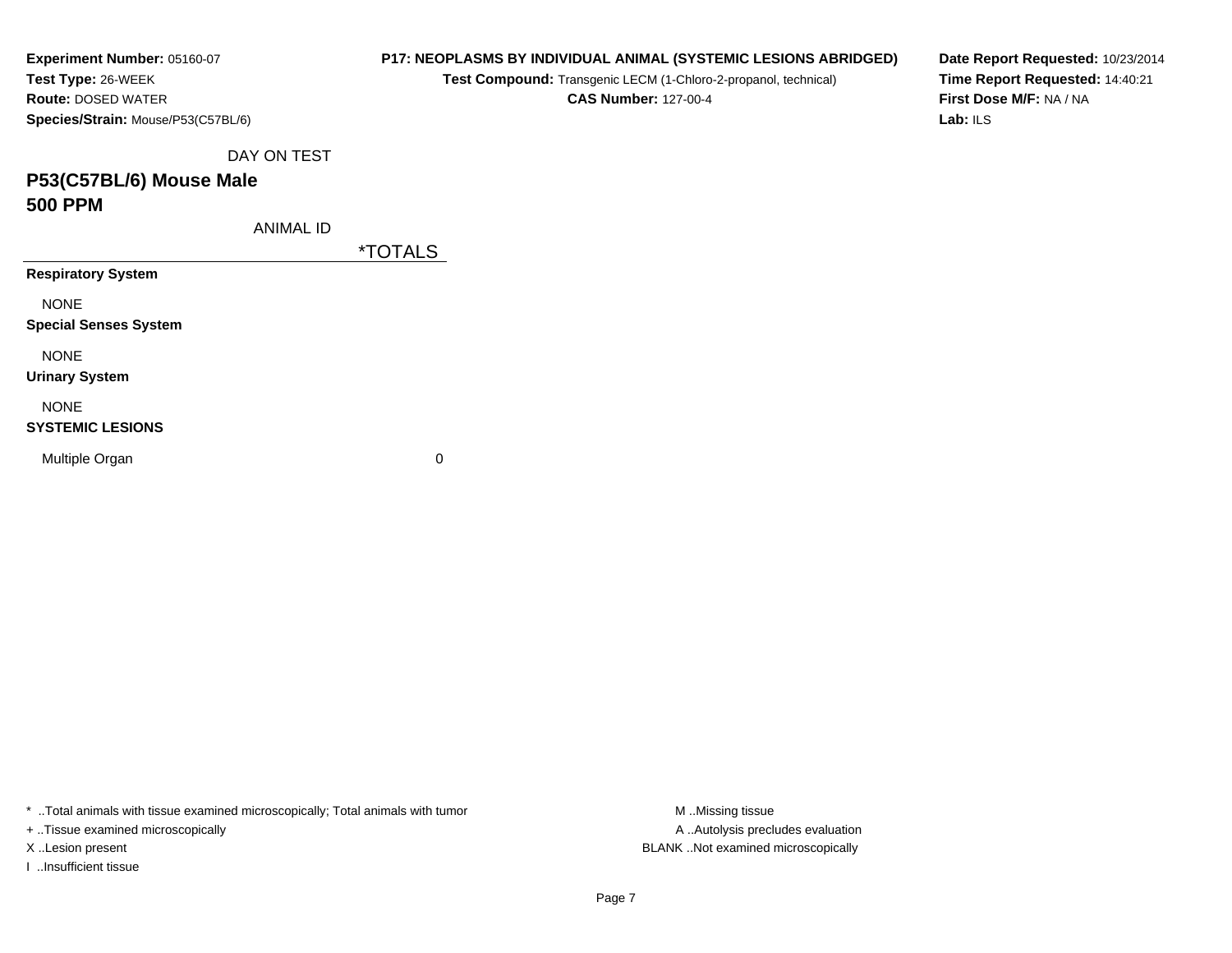**Test Compound:** Transgenic LECM (1-Chloro-2-propanol, technical)

**CAS Number:** 127-00-4

**Date Report Requested:** 10/23/2014**Time Report Requested:** 14:40:21**First Dose M/F:** NA / NA**Lab:** ILS

**Test Type:** 26-WEEK **Route:** DOSED WATER**Species/Strain:** Mouse/P53(C57BL/6)

**Experiment Number:** 05160-07

|                              | DAY ON TEST      | $\boldsymbol{\theta}$ | $\boldsymbol{\theta}$             | 0                    | 0                | 0                | $\pmb{\theta}$      | 0                   | $\boldsymbol{\theta}$ | $\pmb{\theta}$                | 0                   |                       |
|------------------------------|------------------|-----------------------|-----------------------------------|----------------------|------------------|------------------|---------------------|---------------------|-----------------------|-------------------------------|---------------------|-----------------------|
| P53(C57BL/6) Mouse Male      |                  | $\boldsymbol{l}$      | $\boldsymbol{l}$                  | $\boldsymbol{l}$     | $\boldsymbol{l}$ | $\boldsymbol{l}$ | $\boldsymbol{l}$    | $\boldsymbol{l}$    | $\boldsymbol{l}$      | $\boldsymbol{l}$              | $\boldsymbol{l}$    |                       |
| <b>1000 PPM</b>              |                  | 8<br>5                | 8<br>5                            | 8<br>5               | $\pmb{8}$<br>5   | 8<br>5           | 8<br>5              | 8<br>5              | 8<br>5                | 8<br>$\overline{5}$           | 8<br>5              |                       |
|                              | <b>ANIMAL ID</b> | $\pmb{0}$             | $\pmb{0}$                         | $\pmb{0}$            | $\pmb{0}$        | $\pmb{0}$        | 0                   | $\mathbf 0$         | $\mathbf 0$           | $\mathsf 0$                   | $\pmb{0}$           |                       |
|                              |                  | $\mathbf 0$           | $\pmb{0}$                         | $\mathbf 0$          | $\mathbf 0$      | $\mathbf 0$      | $\mathbf 0$         | $\mathbf 0$         | $\mathbf 0$           | $\mathbf 0$<br>$\overline{7}$ | 0                   |                       |
|                              |                  | 6<br>$\overline{7}$   | $6\phantom{1}6$<br>$\overline{7}$ | $6\phantom{1}6$<br>8 | $\,6$<br>8       | 6<br>$\mathsf g$ | $\overline{7}$<br>0 | $\overline{7}$<br>0 | $\overline{7}$<br>1   |                               | $\overline{7}$<br>3 |                       |
|                              |                  | 1                     | $\overline{2}$                    | 6                    | $\overline{7}$   | 1                | 6                   | 9                   | $\Omega$              | $\frac{2}{1}$                 | $\overline{2}$      | <i><b>*TOTALS</b></i> |
| <b>Alimentary System</b>     |                  |                       |                                   |                      |                  |                  |                     |                     |                       |                               |                     |                       |
| Liver                        |                  | +                     | +                                 | +                    | +                | +                | +                   | +                   | ٠                     | ÷                             | ÷                   | 10                    |
| Salivary Glands              |                  | $\ddot{}$             | $\ddot{}$                         | $\ddot{}$            | $+$              | $\ddot{}$        | $+$                 | $\ddot{}$           |                       | $\ddot{}$                     | $\ddot{}$           | 10                    |
| Stomach, Forestomach         |                  | $\ddot{}$             | +                                 | $\ddot{}$            | $\ddot{}$        | $\ddot{}$        | $\ddot{}$           | $\ddot{}$           | $\ddot{}$             | +                             | +                   | 10                    |
| Stomach, Glandular           |                  | $\ddot{}$             |                                   |                      |                  | $\ddot{}$        | $\ddot{}$           | $\ddot{}$           |                       | $\ddot{}$                     | $\ddot{}$           | 10                    |
| <b>Cardiovascular System</b> |                  |                       |                                   |                      |                  |                  |                     |                     |                       |                               |                     |                       |
| <b>NONE</b>                  |                  |                       |                                   |                      |                  |                  |                     |                     |                       |                               |                     |                       |
| <b>Endocrine System</b>      |                  |                       |                                   |                      |                  |                  |                     |                     |                       |                               |                     |                       |
| <b>Adrenal Cortex</b>        |                  | +                     | $\ddot{}$                         | м                    | +                | +                | +                   | +                   | ٠                     | ٠                             | +                   | 9                     |
| Adrenal Medulla              |                  | $\ddot{}$             | $+$                               | М                    | $+$              | $\ddot{}$        | $+$                 | $\ddot{}$           | $+$                   | $\ddot{}$                     | +                   | 9                     |
| <b>Pituitary Gland</b>       |                  | $\ddot{}$             | $\ddot{}$                         | M                    | $\ddot{}$        | $\ddot{}$        | $+$                 | М                   | $\ddot{}$             | +                             | +                   | 8                     |
| <b>Thyroid Gland</b>         |                  | $\ddot{}$             | $\ddot{}$                         | $\ddot{}$            | ÷                | $\ddot{}$        | $\ddot{}$           | $\ddot{}$           | $\ddot{}$             | +                             | $\ddot{}$           | 10                    |
| <b>General Body System</b>   |                  |                       |                                   |                      |                  |                  |                     |                     |                       |                               |                     |                       |
| <b>NONE</b>                  |                  |                       |                                   |                      |                  |                  |                     |                     |                       |                               |                     |                       |
| <b>Genital System</b>        |                  |                       |                                   |                      |                  |                  |                     |                     |                       |                               |                     |                       |
| <b>NONE</b>                  |                  |                       |                                   |                      |                  |                  |                     |                     |                       |                               |                     |                       |
| <b>Hematopoietic System</b>  |                  |                       |                                   |                      |                  |                  |                     |                     |                       |                               |                     |                       |
| Lymph Node, Mandibular       |                  | +                     |                                   |                      |                  |                  |                     |                     |                       |                               | +                   | 10                    |
| Spleen                       |                  | $\ddot{}$             | +                                 | +                    | +                | +                | +                   | +                   | +                     | +                             | +                   | 10                    |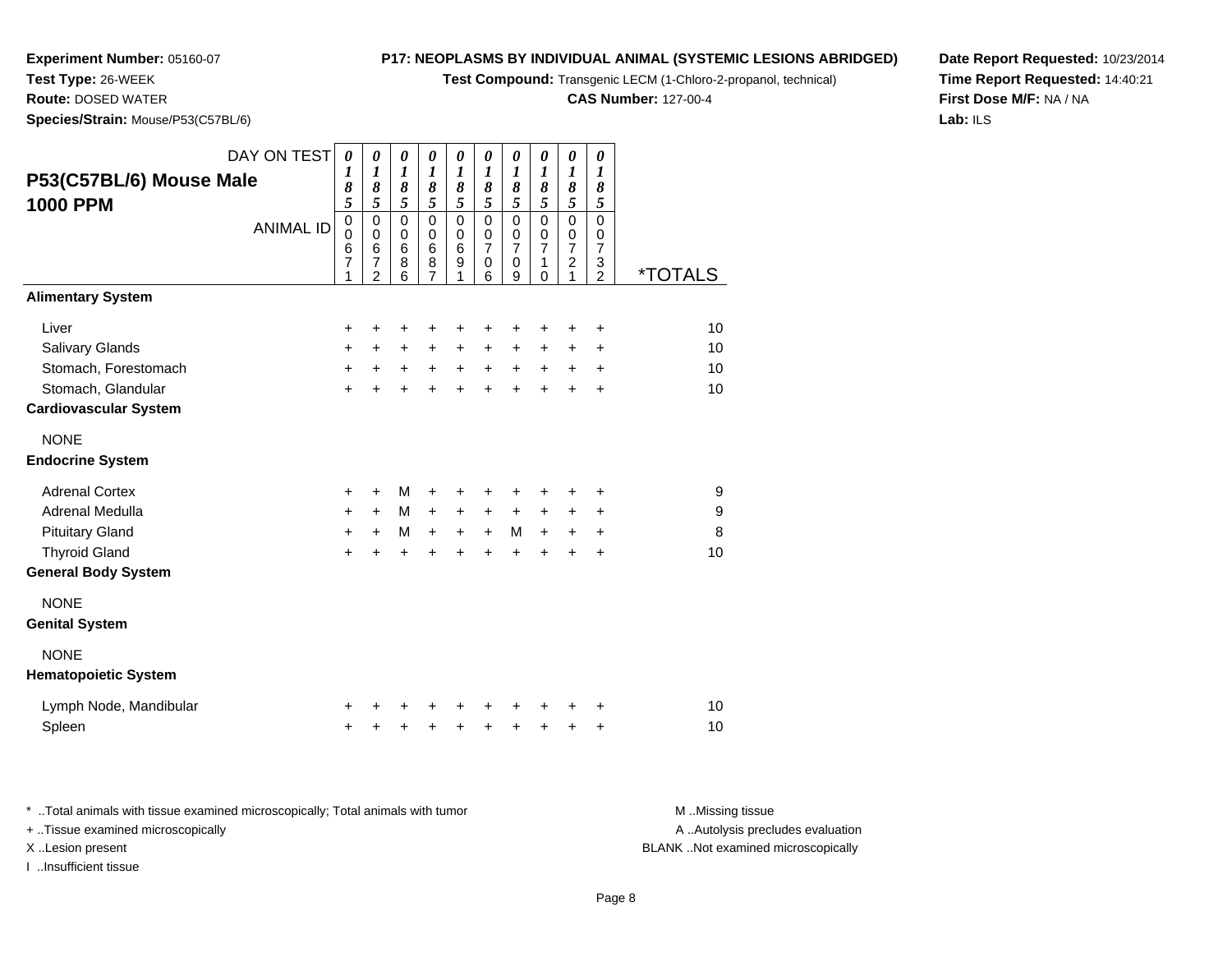**Test Compound:** Transgenic LECM (1-Chloro-2-propanol, technical)

**CAS Number:** 127-00-4

**Date Report Requested:** 10/23/2014**Time Report Requested:** 14:40:21**First Dose M/F:** NA / NA**Lab:** ILS

**Test Type:** 26-WEEK **Route:** DOSED WATER**Species/Strain:** Mouse/P53(C57BL/6)

**Experiment Number:** 05160-07

| P53(C57BL/6) Mouse Male<br><b>1000 PPM</b> | DAY ON TEST<br><b>ANIMAL ID</b> | $\boldsymbol{\theta}$<br>$\boldsymbol{l}$<br>8<br>$\overline{5}$<br>$\overline{0}$<br>0<br>6<br>7<br>1 | 0<br>$\boldsymbol{l}$<br>8<br>5<br>$\mathbf 0$<br>0<br>6<br>7<br>$\overline{c}$ | 0<br>$\boldsymbol{l}$<br>8<br>$\overline{5}$<br>$\mathsf 0$<br>0<br>6<br>8<br>6 | $\pmb{\theta}$<br>$\boldsymbol{l}$<br>8<br>$\overline{5}$<br>$\mathbf 0$<br>$\mathbf 0$<br>6<br>8<br>7 | 0<br>$\boldsymbol{l}$<br>$\pmb{8}$<br>$\overline{5}$<br>$\mathbf 0$<br>$\pmb{0}$<br>$6\phantom{1}6$<br>$\boldsymbol{9}$<br>1 | 0<br>$\boldsymbol{l}$<br>$\pmb{8}$<br>5<br>$\mathbf 0$<br>$\pmb{0}$<br>$\overline{7}$<br>$\pmb{0}$<br>6 | 0<br>$\boldsymbol{l}$<br>8<br>5<br>$\mathbf 0$<br>$\pmb{0}$<br>$\overline{7}$<br>$\mathbf 0$<br>9 | 0<br>$\boldsymbol{l}$<br>8<br>5<br>$\mathsf 0$<br>0<br>$\overline{7}$<br>1<br>0 | 0<br>$\boldsymbol{l}$<br>8<br>5<br>$\mathbf 0$<br>$\begin{array}{c} 0 \\ 7 \end{array}$<br>$\boldsymbol{2}$<br>1 | 0<br>$\boldsymbol{l}$<br>8<br>$\sqrt{5}$<br>$\mathsf 0$<br>0<br>$\overline{7}$<br>3<br>$\overline{c}$ | <i><b>*TOTALS</b></i>             |
|--------------------------------------------|---------------------------------|--------------------------------------------------------------------------------------------------------|---------------------------------------------------------------------------------|---------------------------------------------------------------------------------|--------------------------------------------------------------------------------------------------------|------------------------------------------------------------------------------------------------------------------------------|---------------------------------------------------------------------------------------------------------|---------------------------------------------------------------------------------------------------|---------------------------------------------------------------------------------|------------------------------------------------------------------------------------------------------------------|-------------------------------------------------------------------------------------------------------|-----------------------------------|
| Thymus                                     |                                 | +                                                                                                      | +                                                                               | +                                                                               |                                                                                                        | +                                                                                                                            | ÷                                                                                                       | $\ddot{}$                                                                                         | $\ddot{}$                                                                       | $\ddot{}$                                                                                                        | $\ddot{}$                                                                                             | 10                                |
| <b>Integumentary System</b>                |                                 |                                                                                                        |                                                                                 |                                                                                 |                                                                                                        |                                                                                                                              |                                                                                                         |                                                                                                   |                                                                                 |                                                                                                                  |                                                                                                       |                                   |
| <b>Mammary Gland</b>                       |                                 | $\ddot{}$                                                                                              | M                                                                               | M                                                                               | $\ddot{}$                                                                                              | M                                                                                                                            | M                                                                                                       | M                                                                                                 | M                                                                               | M                                                                                                                | M                                                                                                     | $\overline{2}$                    |
| Skin                                       |                                 | +                                                                                                      | +                                                                               | $\ddot{}$                                                                       | +                                                                                                      | $\pm$                                                                                                                        | $\ddot{}$                                                                                               | +                                                                                                 | +                                                                               | $\ddot{}$                                                                                                        | +                                                                                                     | 10                                |
| <b>Musculoskeletal System</b>              |                                 |                                                                                                        |                                                                                 |                                                                                 |                                                                                                        |                                                                                                                              |                                                                                                         |                                                                                                   |                                                                                 |                                                                                                                  |                                                                                                       |                                   |
| <b>NONE</b>                                |                                 |                                                                                                        |                                                                                 |                                                                                 |                                                                                                        |                                                                                                                              |                                                                                                         |                                                                                                   |                                                                                 |                                                                                                                  |                                                                                                       |                                   |
| <b>Nervous System</b>                      |                                 |                                                                                                        |                                                                                 |                                                                                 |                                                                                                        |                                                                                                                              |                                                                                                         |                                                                                                   |                                                                                 |                                                                                                                  |                                                                                                       |                                   |
| <b>NONE</b>                                |                                 |                                                                                                        |                                                                                 |                                                                                 |                                                                                                        |                                                                                                                              |                                                                                                         |                                                                                                   |                                                                                 |                                                                                                                  |                                                                                                       |                                   |
| <b>Respiratory System</b>                  |                                 |                                                                                                        |                                                                                 |                                                                                 |                                                                                                        |                                                                                                                              |                                                                                                         |                                                                                                   |                                                                                 |                                                                                                                  |                                                                                                       |                                   |
| Lung<br><b>Special Senses System</b>       |                                 | $\pm$                                                                                                  |                                                                                 |                                                                                 |                                                                                                        |                                                                                                                              |                                                                                                         |                                                                                                   |                                                                                 |                                                                                                                  | +                                                                                                     | 10                                |
| <b>NONE</b><br><b>Urinary System</b>       |                                 |                                                                                                        |                                                                                 |                                                                                 |                                                                                                        |                                                                                                                              |                                                                                                         |                                                                                                   |                                                                                 |                                                                                                                  |                                                                                                       |                                   |
| Kidney<br><b>SYSTEMIC LESIONS</b>          |                                 | +                                                                                                      |                                                                                 |                                                                                 |                                                                                                        |                                                                                                                              |                                                                                                         |                                                                                                   |                                                                                 |                                                                                                                  | +                                                                                                     | 10                                |
| Multiple Organ                             |                                 |                                                                                                        |                                                                                 |                                                                                 |                                                                                                        |                                                                                                                              |                                                                                                         |                                                                                                   |                                                                                 |                                                                                                                  |                                                                                                       | 10<br>***<br>*** END OF MALE DATA |

\* ..Total animals with tissue examined microscopically; Total animals with tumor **M** . Missing tissue M ..Missing tissue

+ ..Tissue examined microscopically

I ..Insufficient tissue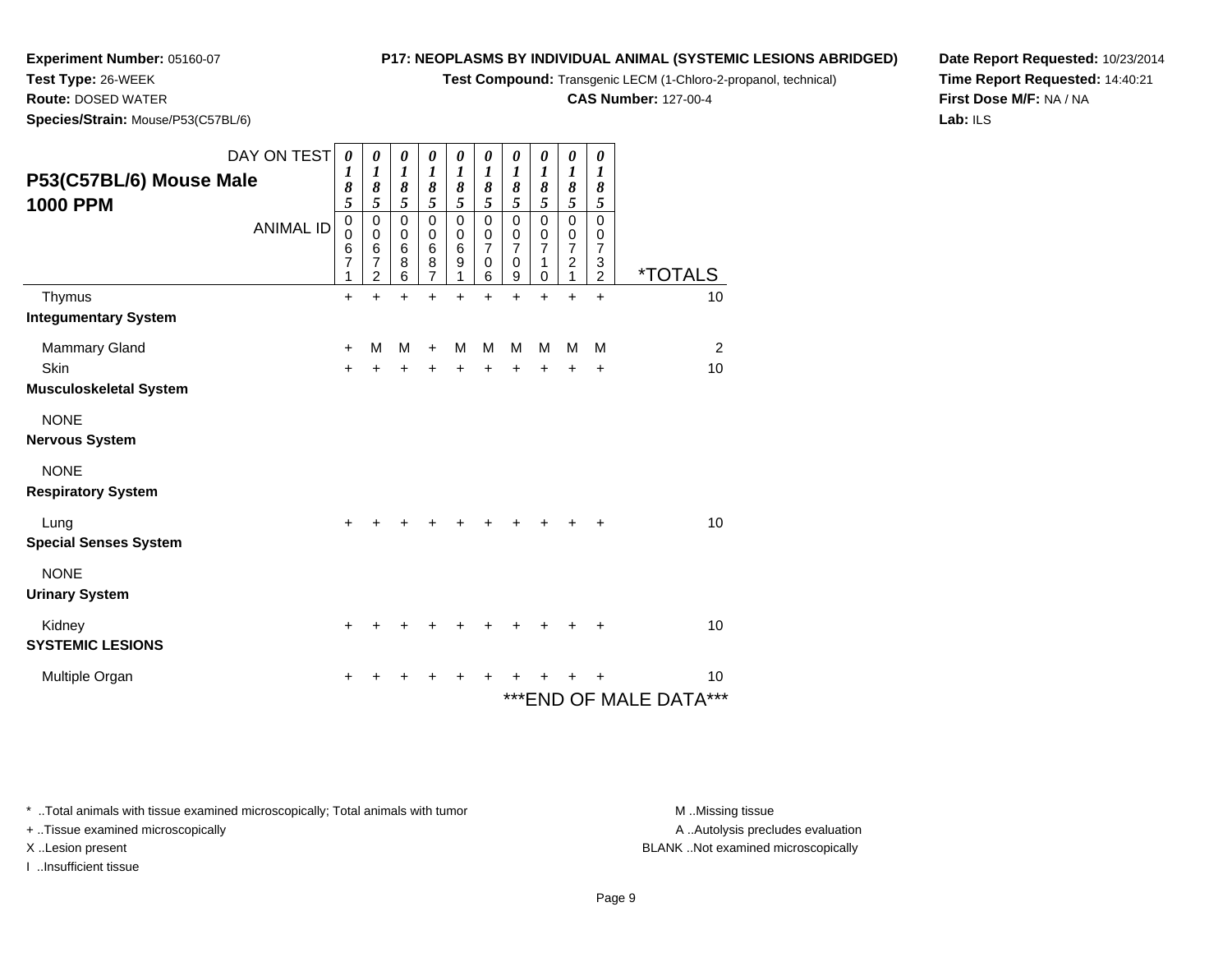**Test Compound:** Transgenic LECM (1-Chloro-2-propanol, technical)

**CAS Number:** 127-00-4

**Date Report Requested:** 10/23/2014**Time Report Requested:** 14:40:21**First Dose M/F:** NA / NA**Lab:** ILS

 **Route:** DOSED WATER**Species/Strain:** Mouse/P53(C57BL/6)

**Experiment Number:** 05160-07

**Test Type:** 26-WEEK

| <u>s, on anno modos, , oo joo . D</u> |                                                                     |                                                                    |                                                             |                                                             |                                                   |                                                             |                                                                           |                                                                          |                                                                 |                                                     |                       |
|---------------------------------------|---------------------------------------------------------------------|--------------------------------------------------------------------|-------------------------------------------------------------|-------------------------------------------------------------|---------------------------------------------------|-------------------------------------------------------------|---------------------------------------------------------------------------|--------------------------------------------------------------------------|-----------------------------------------------------------------|-----------------------------------------------------|-----------------------|
| DAY ON TEST                           | $\boldsymbol{\theta}$<br>$\boldsymbol{l}$                           | $\boldsymbol{\theta}$<br>$\boldsymbol{l}$                          | 0<br>$\boldsymbol{l}$                                       | $\boldsymbol{\theta}$<br>$\boldsymbol{l}$                   | $\boldsymbol{\theta}$<br>$\boldsymbol{l}$         | $\boldsymbol{\theta}$<br>$\boldsymbol{l}$                   | $\boldsymbol{\theta}$<br>$\boldsymbol{l}$                                 | 0<br>$\boldsymbol{l}$                                                    | $\boldsymbol{\theta}$<br>$\boldsymbol{l}$                       | 0<br>$\boldsymbol{\theta}$                          |                       |
| P53(C57BL/6) Mouse Female             | 7                                                                   | 8                                                                  | 8                                                           | 8                                                           | 8                                                 | 8                                                           | 8                                                                         | 8                                                                        | 8                                                               | $\overline{7}$                                      |                       |
| 0 PPM<br><b>ANIMAL ID</b>             | $\mathfrak{z}$<br>$\pmb{0}$<br>$\mathbf 0$<br>6<br>$\mathbf 0$<br>5 | $\mathfrak{z}$<br>$\mathbf 0$<br>$\mathbf 0$<br>5<br>8<br>$\Omega$ | $\mathfrak{z}$<br>$\mathbf 0$<br>$\mathbf 0$<br>5<br>8<br>6 | $\mathfrak{z}$<br>$\mathbf 0$<br>0<br>6<br>$\mathbf 0$<br>4 | $\mathfrak{z}$<br>$\mathbf 0$<br>0<br>6<br>3<br>1 | $\mathfrak{z}$<br>$\mathbf 0$<br>$\mathbf 0$<br>6<br>5<br>4 | $\mathfrak{z}$<br>$\mathbf 0$<br>$\mathbf 0$<br>$6\phantom{1}6$<br>5<br>6 | $\mathfrak{z}$<br>$\mathbf 0$<br>$\mathbf 0$<br>6<br>5<br>$\overline{7}$ | $\mathfrak{z}$<br>$\mathbf 0$<br>0<br>$6\phantom{1}6$<br>5<br>9 | 0<br>$\mathbf 0$<br>0<br>6<br>$\boldsymbol{2}$<br>5 | <i><b>*TOTALS</b></i> |
| <b>Alimentary System</b>              |                                                                     |                                                                    |                                                             |                                                             |                                                   |                                                             |                                                                           |                                                                          |                                                                 |                                                     |                       |
| Liver                                 |                                                                     | +                                                                  | +                                                           | +                                                           | ٠                                                 | +                                                           | +                                                                         | +                                                                        | +                                                               |                                                     | 8                     |
| <b>Salivary Glands</b>                |                                                                     | $\ddot{}$                                                          | $\ddot{}$                                                   | $+$                                                         | $\ddot{}$                                         | $\ddot{}$                                                   | +                                                                         | $\ddot{}$                                                                | +                                                               |                                                     | 8                     |
| Stomach, Forestomach                  |                                                                     | $+$                                                                | $+$                                                         | $+$                                                         |                                                   | $+$ $+$                                                     |                                                                           | $+$ $+$                                                                  | $\ddot{}$                                                       |                                                     | 8                     |
| Stomach, Glandular                    |                                                                     | $+$                                                                | $\ddot{}$                                                   | $\ddot{}$                                                   | $\ddot{}$                                         | $\ddot{}$                                                   | $\ddot{}$                                                                 | $\ddot{}$                                                                | $\ddot{}$                                                       |                                                     | 8                     |
| <b>Cardiovascular System</b>          |                                                                     |                                                                    |                                                             |                                                             |                                                   |                                                             |                                                                           |                                                                          |                                                                 |                                                     |                       |
| <b>NONE</b>                           |                                                                     |                                                                    |                                                             |                                                             |                                                   |                                                             |                                                                           |                                                                          |                                                                 |                                                     |                       |
| <b>Endocrine System</b>               |                                                                     |                                                                    |                                                             |                                                             |                                                   |                                                             |                                                                           |                                                                          |                                                                 |                                                     |                       |
| <b>Adrenal Cortex</b>                 |                                                                     | $\ddot{}$                                                          | +                                                           | +                                                           | ÷                                                 | ÷                                                           | +                                                                         | +                                                                        | +                                                               |                                                     | 8                     |
| Adrenal Medulla                       |                                                                     | +                                                                  | $+$                                                         | $+$                                                         | $+$                                               | $+$                                                         | +                                                                         | $\ddot{}$                                                                | +                                                               |                                                     | 8                     |
| <b>Pituitary Gland</b>                |                                                                     | $+$                                                                | M                                                           | $+$                                                         | $+$                                               | $+$                                                         |                                                                           | $+$ $+$                                                                  | +                                                               |                                                     | $\overline{7}$        |
| <b>Thyroid Gland</b>                  |                                                                     | $\ddot{}$                                                          | $\ddot{}$                                                   | $\ddot{}$                                                   | $\ddot{}$                                         | $\ddot{}$                                                   |                                                                           | $\ddot{}$                                                                | $\ddot{}$                                                       |                                                     | 8                     |
| <b>General Body System</b>            |                                                                     |                                                                    |                                                             |                                                             |                                                   |                                                             |                                                                           |                                                                          |                                                                 |                                                     |                       |
| <b>NONE</b>                           |                                                                     |                                                                    |                                                             |                                                             |                                                   |                                                             |                                                                           |                                                                          |                                                                 |                                                     |                       |
| <b>Genital System</b>                 |                                                                     |                                                                    |                                                             |                                                             |                                                   |                                                             |                                                                           |                                                                          |                                                                 |                                                     |                       |
| <b>Uterus</b>                         |                                                                     | $\ddot{}$                                                          |                                                             |                                                             |                                                   |                                                             |                                                                           |                                                                          |                                                                 |                                                     | 1                     |
| <b>Hematopoietic System</b>           |                                                                     |                                                                    |                                                             |                                                             |                                                   |                                                             |                                                                           |                                                                          |                                                                 |                                                     |                       |
| Lymph Node, Mandibular                |                                                                     |                                                                    |                                                             |                                                             |                                                   |                                                             |                                                                           |                                                                          | +                                                               |                                                     | 8                     |
| Spleen                                |                                                                     | +                                                                  | $\ddot{}$                                                   | +                                                           | +                                                 | $\ddot{}$                                                   | +                                                                         | $\ddot{}$                                                                | +                                                               |                                                     | 8                     |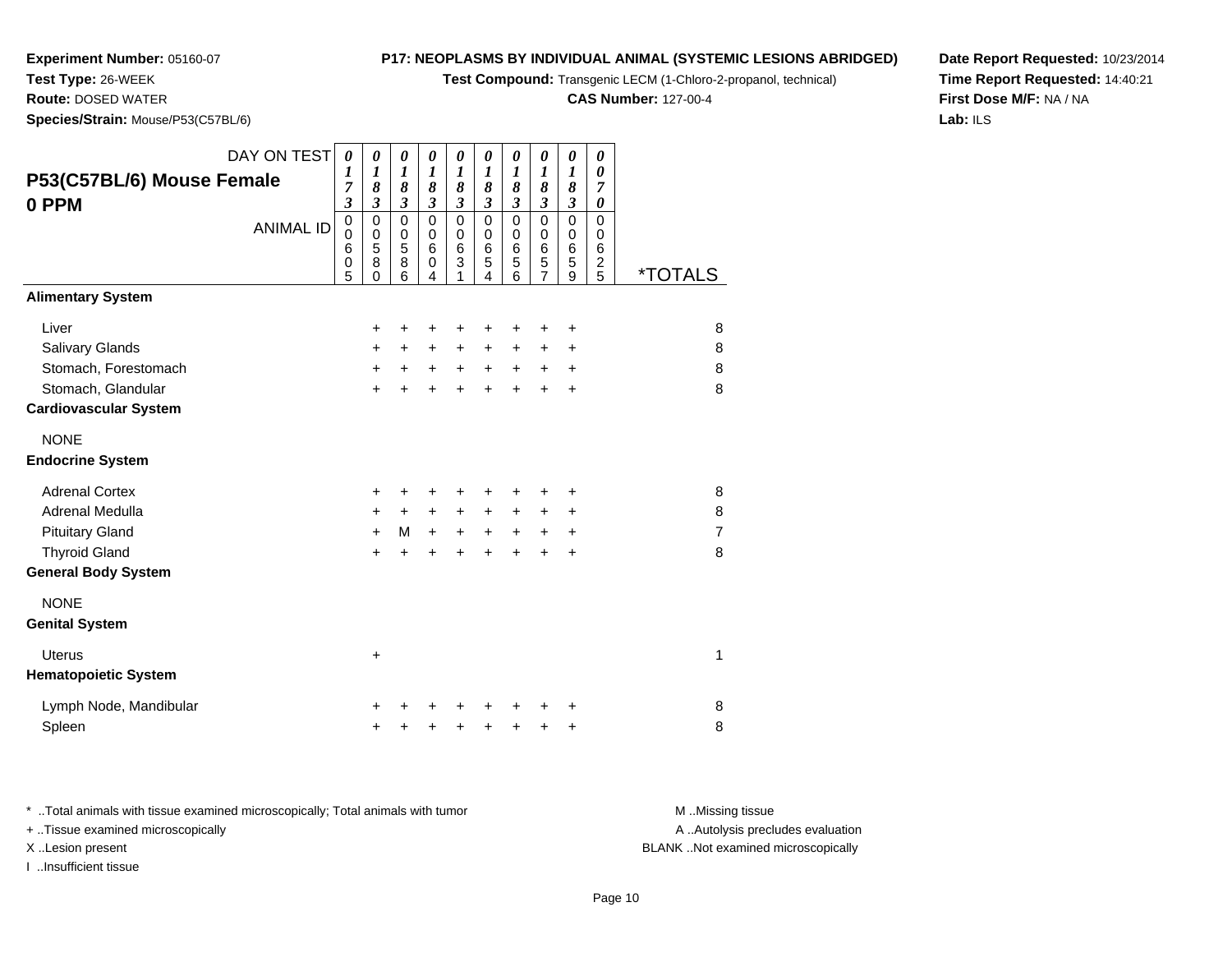**Test Compound:** Transgenic LECM (1-Chloro-2-propanol, technical)

**CAS Number:** 127-00-4

**Date Report Requested:** 10/23/2014**Time Report Requested:** 14:40:21**First Dose M/F:** NA / NA**Lab:** ILS

**Species/Strain:** Mouse/P53(C57BL/6)

**Experiment Number:** 05160-07

**Test Type:** 26-WEEK**Route:** DOSED WATER

| P53(C57BL/6) Mouse Female<br>0 PPM       | DAY ON TEST<br><b>ANIMAL ID</b> | $\boldsymbol{\theta}$<br>$\boldsymbol{l}$<br>7<br>$\mathfrak{z}$<br>$\pmb{0}$<br>$\mathbf 0$<br>6<br>$\,0\,$<br>5 | 0<br>$\boldsymbol{l}$<br>8<br>3<br>$\mathbf 0$<br>$\mathbf 0$<br>5<br>8<br>0 | 0<br>$\boldsymbol{l}$<br>8<br>3<br>$\mathbf 0$<br>$\pmb{0}$<br>5<br>$\overline{8}$<br>6 | 0<br>1<br>8<br>3<br>$\mathbf 0$<br>0<br>6<br>0<br>4 | 0<br>1<br>8<br>$\boldsymbol{\beta}$<br>$\mathbf 0$<br>0<br>$\,6$<br>3 | 0<br>$\boldsymbol{l}$<br>8<br>$\boldsymbol{\beta}$<br>$\mathbf 0$<br>0<br>$\,6$<br>5<br>4 | 0<br>1<br>8<br>3<br>$\mathbf 0$<br>$\mathbf 0$<br>$\,6$<br>5<br>6 | 0<br>$\boldsymbol{l}$<br>8<br>$\boldsymbol{\beta}$<br>$\mathbf 0$<br>0<br>$\,6$<br>5<br>$\overline{7}$ | 0<br>$\boldsymbol{l}$<br>8<br>$\boldsymbol{\beta}$<br>$\pmb{0}$<br>$\,0\,$<br>$\frac{6}{5}$<br>$\boldsymbol{9}$ | 0<br>0<br>7<br>0<br>$\mathbf 0$<br>0<br>6<br>$\frac{2}{5}$ | <i><b>*TOTALS</b></i> |   |
|------------------------------------------|---------------------------------|-------------------------------------------------------------------------------------------------------------------|------------------------------------------------------------------------------|-----------------------------------------------------------------------------------------|-----------------------------------------------------|-----------------------------------------------------------------------|-------------------------------------------------------------------------------------------|-------------------------------------------------------------------|--------------------------------------------------------------------------------------------------------|-----------------------------------------------------------------------------------------------------------------|------------------------------------------------------------|-----------------------|---|
| Thymus                                   |                                 |                                                                                                                   | $\ddot{}$                                                                    | $\ddot{}$                                                                               | $\ddot{}$                                           | $\ddot{}$                                                             | $\ddot{}$                                                                                 | $\ddot{}$                                                         | $\ddot{}$                                                                                              | $+$                                                                                                             |                                                            |                       | 8 |
| <b>Integumentary System</b>              |                                 |                                                                                                                   |                                                                              |                                                                                         |                                                     |                                                                       |                                                                                           |                                                                   |                                                                                                        |                                                                                                                 |                                                            |                       |   |
| Mammary Gland                            |                                 |                                                                                                                   | +                                                                            |                                                                                         |                                                     |                                                                       |                                                                                           |                                                                   | +                                                                                                      | +                                                                                                               |                                                            |                       | 8 |
| Skin                                     |                                 |                                                                                                                   | +                                                                            |                                                                                         |                                                     |                                                                       |                                                                                           |                                                                   | +                                                                                                      | +                                                                                                               |                                                            |                       | 8 |
| <b>Musculoskeletal System</b>            |                                 |                                                                                                                   |                                                                              |                                                                                         |                                                     |                                                                       |                                                                                           |                                                                   |                                                                                                        |                                                                                                                 |                                                            |                       |   |
| <b>NONE</b><br><b>Nervous System</b>     |                                 |                                                                                                                   |                                                                              |                                                                                         |                                                     |                                                                       |                                                                                           |                                                                   |                                                                                                        |                                                                                                                 |                                                            |                       |   |
| <b>NONE</b><br><b>Respiratory System</b> |                                 |                                                                                                                   |                                                                              |                                                                                         |                                                     |                                                                       |                                                                                           |                                                                   |                                                                                                        |                                                                                                                 |                                                            |                       |   |
| Lung<br><b>Special Senses System</b>     |                                 |                                                                                                                   | $\div$                                                                       |                                                                                         |                                                     |                                                                       |                                                                                           |                                                                   | $\ddot{}$                                                                                              | $\ddot{}$                                                                                                       |                                                            |                       | 8 |
| <b>NONE</b><br><b>Urinary System</b>     |                                 |                                                                                                                   |                                                                              |                                                                                         |                                                     |                                                                       |                                                                                           |                                                                   |                                                                                                        |                                                                                                                 |                                                            |                       |   |
| Kidney<br><b>SYSTEMIC LESIONS</b>        |                                 |                                                                                                                   | +                                                                            |                                                                                         |                                                     |                                                                       |                                                                                           |                                                                   | ÷                                                                                                      | ÷                                                                                                               |                                                            |                       | 8 |
| Multiple Organ                           |                                 |                                                                                                                   |                                                                              |                                                                                         |                                                     |                                                                       |                                                                                           |                                                                   |                                                                                                        | ÷                                                                                                               |                                                            |                       | 8 |

\* ..Total animals with tissue examined microscopically; Total animals with tumor **M** . Missing tissue M ..Missing tissue

+ ..Tissue examined microscopically

I ..Insufficient tissue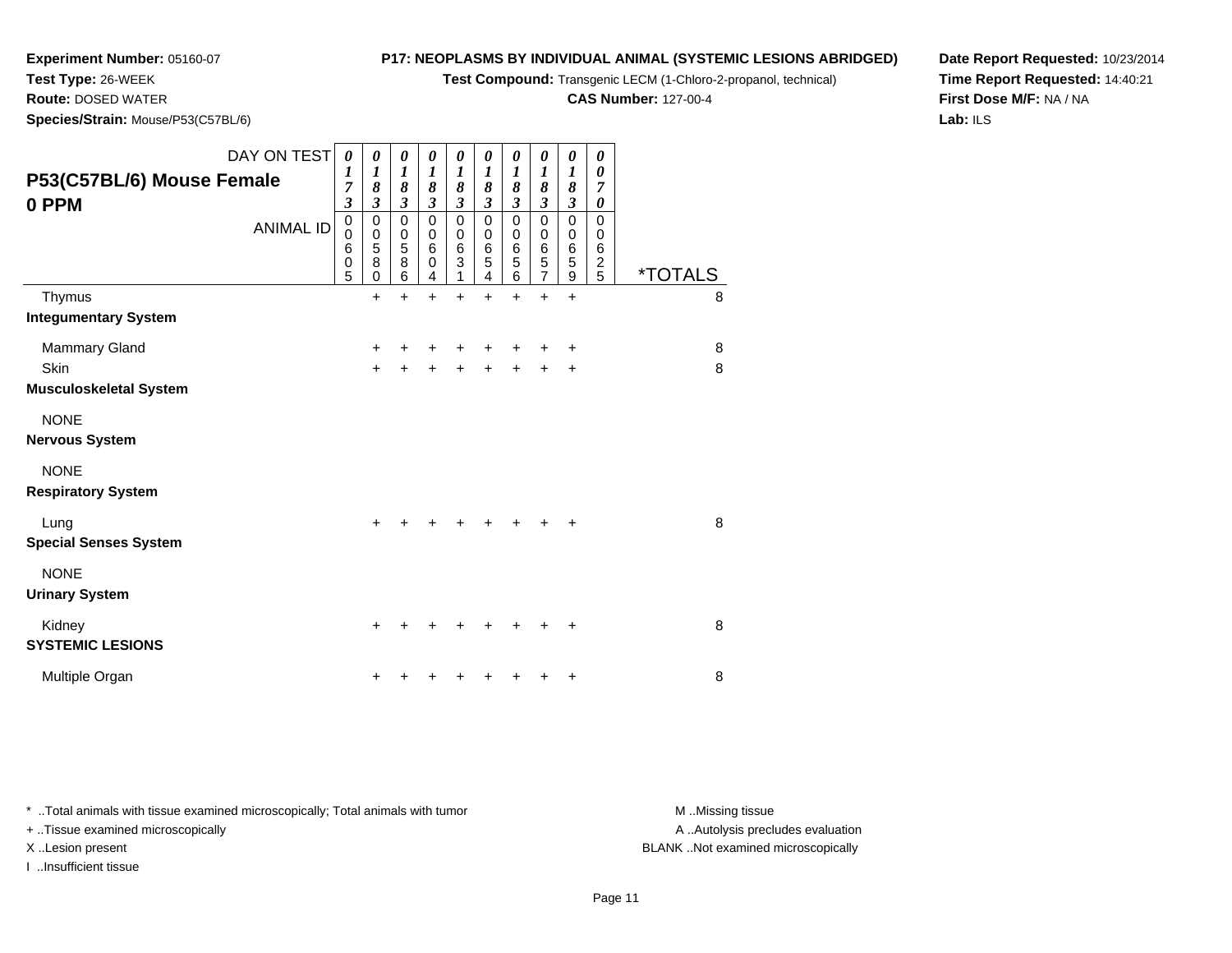| Experiment Number: 05160-07        |
|------------------------------------|
| Test Type: 26-WEEK                 |
| <b>Route: DOSED WATER</b>          |
| Species/Strain: Mouse/P53(C57BL/6) |

**Test Compound:** Transgenic LECM (1-Chloro-2-propanol, technical)

**CAS Number:** 127-00-4

**Date Report Requested:** 10/23/2014**Time Report Requested:** 14:40:21**First Dose M/F:** NA / NA**Lab:** ILS

DAY ON TEST

# **P53(C57BL/6) Mouse Female250 PPM**

ANIMAL ID

\*TOTALS

**Alimentary System**

NONE

**Cardiovascular System**

NONE

**Endocrine System**

NONE

**General Body System**

NONE

**Genital System**

NONE

**Hematopoietic System**

NONE

**Integumentary System**

NONE

**Musculoskeletal System**

NONE

**Nervous System**

NONE

\* ..Total animals with tissue examined microscopically; Total animals with tumor **M** ..Missing tissue M ..Missing tissue

+ ..Tissue examined microscopically

I ..Insufficient tissue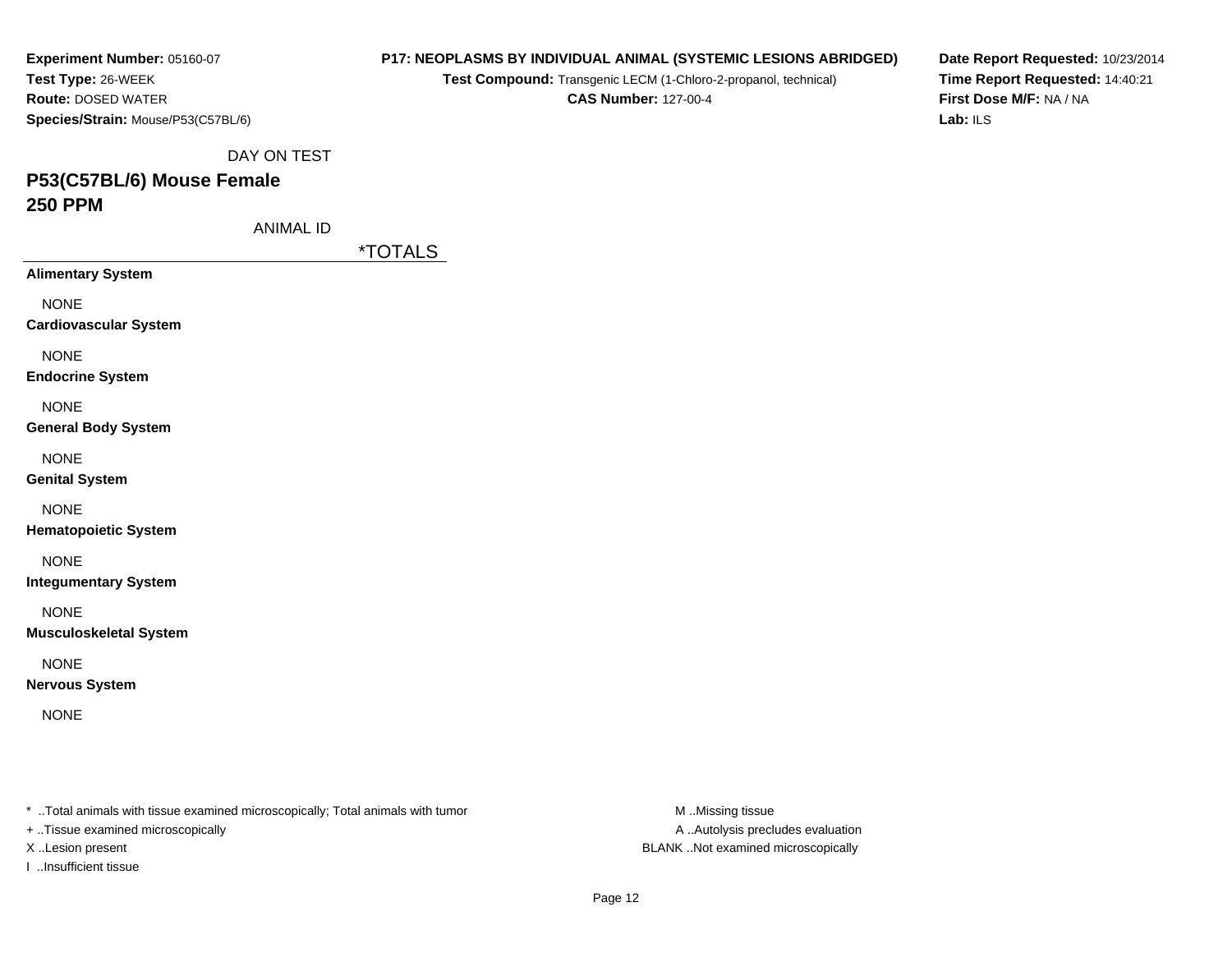| Experiment Number: 05160-07        |
|------------------------------------|
| Test Type: 26-WEEK                 |
| <b>Route:</b> DOSED WATER          |
| Species/Strain: Mouse/P53(C57BL/6) |

**Test Compound:** Transgenic LECM (1-Chloro-2-propanol, technical)

**CAS Number:** 127-00-4

**Date Report Requested:** 10/23/2014**Time Report Requested:** 14:40:22**First Dose M/F:** NA / NA**Lab:** ILS

DAY ON TEST

## **P53(C57BL/6) Mouse Female250 PPM**

ANIMAL ID

\*TOTALS

**Respiratory System**

NONE

**Special Senses System**

NONE

**Urinary System**

NONE

#### **SYSTEMIC LESIONS**

Multiple Organ

 $\mathbf n$  0

\* ..Total animals with tissue examined microscopically; Total animals with tumor **M** ...Missing tissue M ...Missing tissue

+ ..Tissue examined microscopically

I ..Insufficient tissue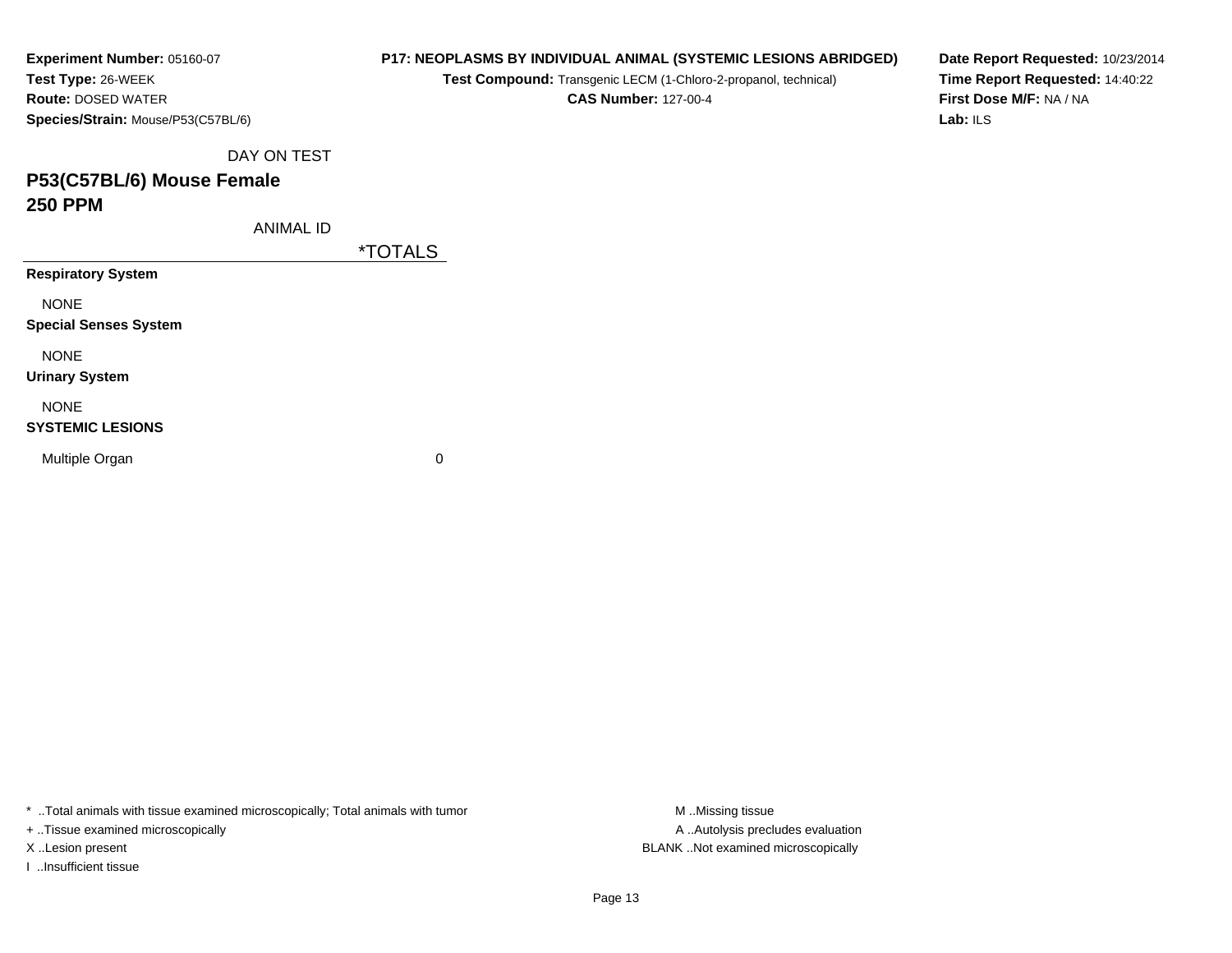| Experiment Number: 05160-07        |
|------------------------------------|
| Test Type: 26-WEEK                 |
| <b>Route: DOSED WATER</b>          |
| Species/Strain: Mouse/P53(C57BL/6) |

**Test Compound:** Transgenic LECM (1-Chloro-2-propanol, technical)

**CAS Number:** 127-00-4

**Date Report Requested:** 10/23/2014**Time Report Requested:** 14:40:22**First Dose M/F:** NA / NA**Lab:** ILS

DAY ON TEST

# **P53(C57BL/6) Mouse Female500 PPM**

ANIMAL ID

\*TOTALS

**Alimentary System**

NONE

**Cardiovascular System**

NONE

**Endocrine System**

NONE

**General Body System**

NONE

**Genital System**

NONE

**Hematopoietic System**

NONE

**Integumentary System**

NONE

**Musculoskeletal System**

NONE

**Nervous System**

NONE

\* ..Total animals with tissue examined microscopically; Total animals with tumor **M** ..Missing tissue M ..Missing tissue

+ ..Tissue examined microscopically

I ..Insufficient tissue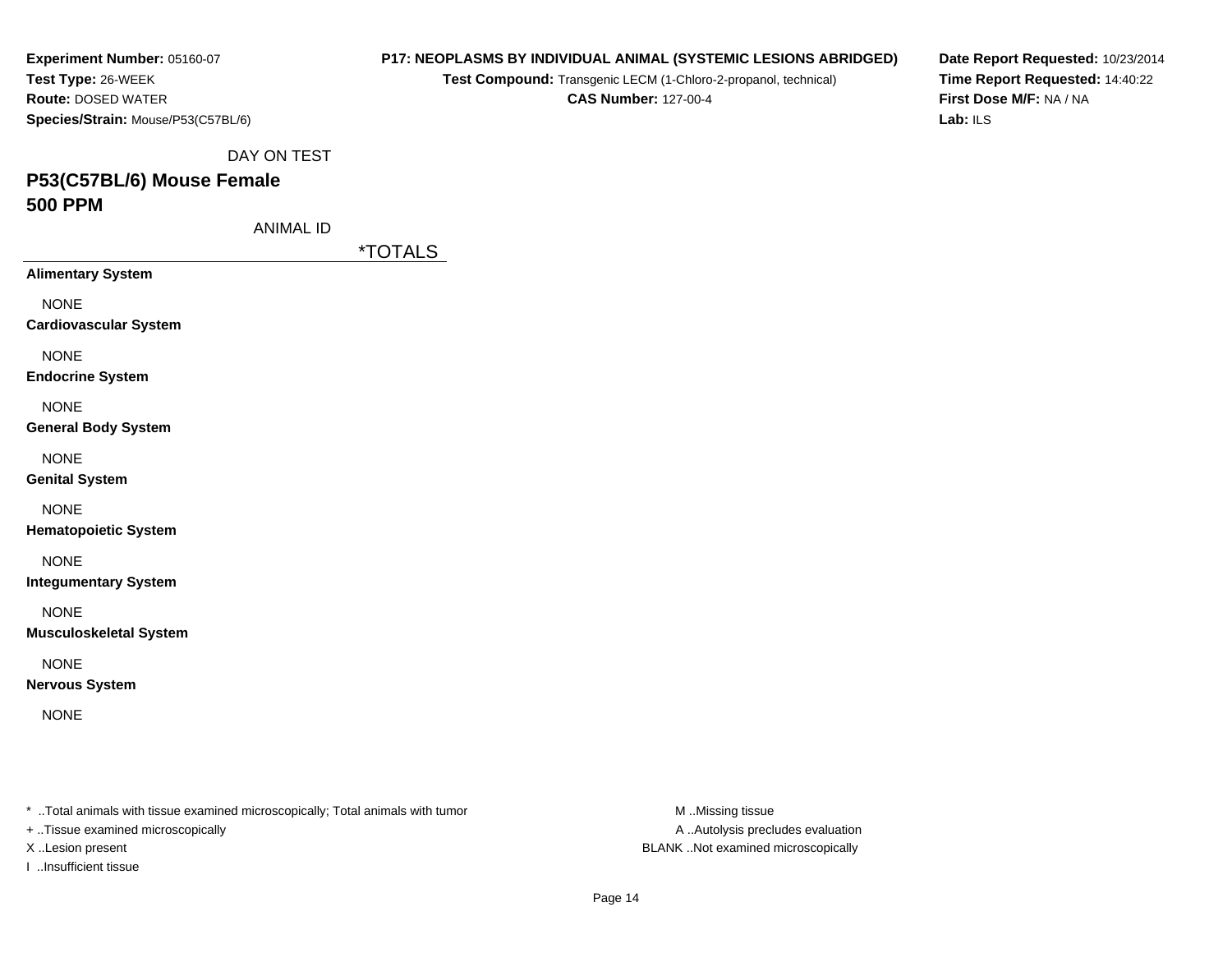| Experiment Number: 05160-07        |  |  |  |  |  |  |  |  |  |
|------------------------------------|--|--|--|--|--|--|--|--|--|
| Test Type: 26-WEEK                 |  |  |  |  |  |  |  |  |  |
| <b>Route:</b> DOSED WATER          |  |  |  |  |  |  |  |  |  |
| Species/Strain: Mouse/P53(C57BL/6) |  |  |  |  |  |  |  |  |  |

**Test Compound:** Transgenic LECM (1-Chloro-2-propanol, technical)

**CAS Number:** 127-00-4

**Date Report Requested:** 10/23/2014**Time Report Requested:** 14:40:22**First Dose M/F:** NA / NA**Lab:** ILS

DAY ON TEST

## **P53(C57BL/6) Mouse Female500 PPM**

ANIMAL ID

\*TOTALS

**Respiratory System**

NONE

**Special Senses System**

NONE

**Urinary System**

NONE

#### **SYSTEMIC LESIONS**

Multiple Organ

 $\mathbf n$  0

\* ..Total animals with tissue examined microscopically; Total animals with tumor **M** ...Missing tissue M ...Missing tissue

+ ..Tissue examined microscopically

I ..Insufficient tissue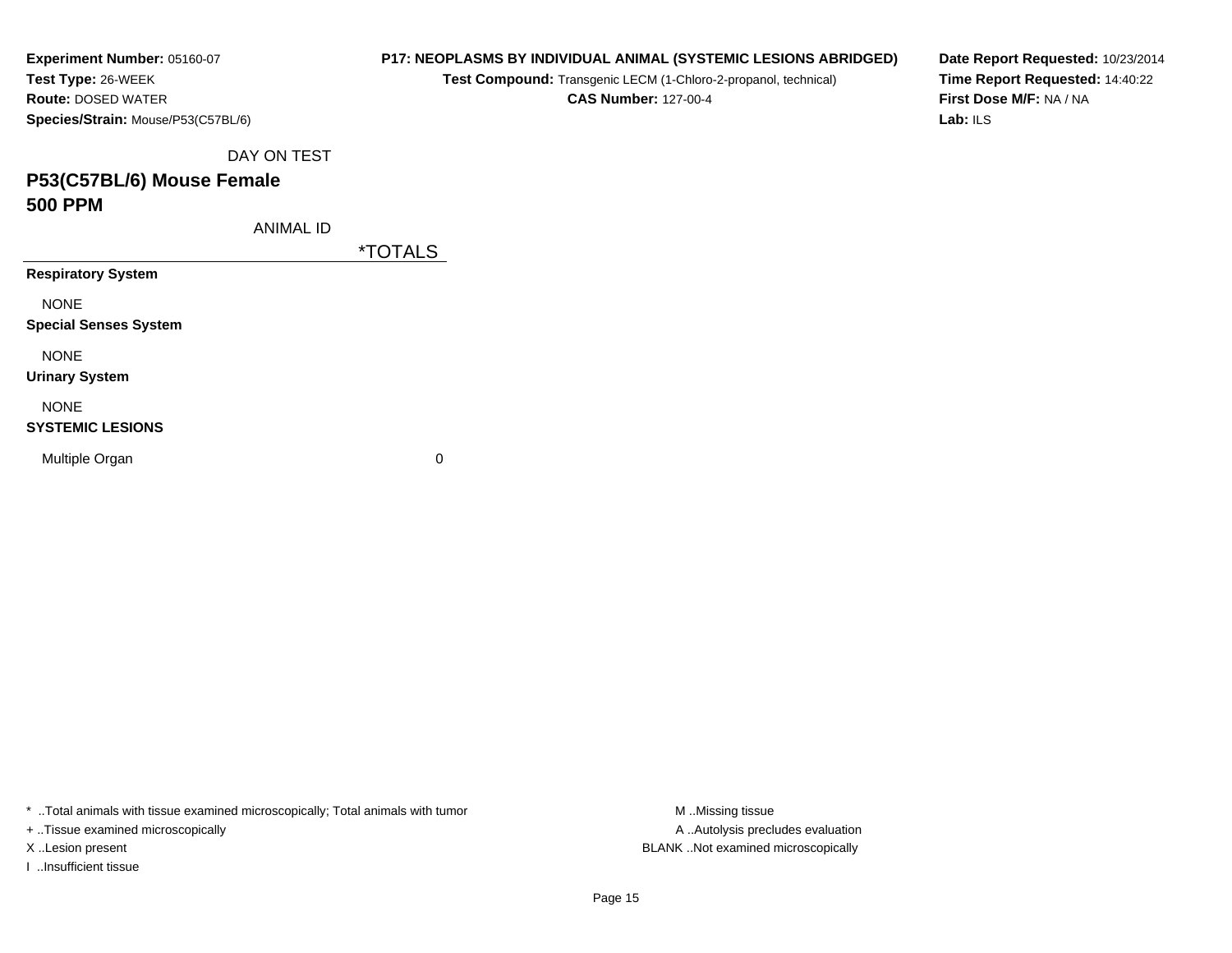**Test Compound:** Transgenic LECM (1-Chloro-2-propanol, technical)

**CAS Number:** 127-00-4

**Date Report Requested:** 10/23/2014**Time Report Requested:** 14:40:22**First Dose M/F:** NA / NA**Lab:** ILS

**Experiment Number:** 05160-07**Test Type:** 26-WEEK **Route:** DOSED WATER**Species/Strain:** Mouse/P53(C57BL/6)

| P53(C57BL/6) Mouse Female<br><b>1000 PPM</b> | DAY ON TEST<br><b>ANIMAL ID</b> | $\boldsymbol{\theta}$<br>$\boldsymbol{l}$<br>8<br>$\mathfrak{z}$<br>$\mathbf 0$<br>$\mathbf 0$<br>5<br>9<br>0 | 0<br>1<br>8<br>$\mathfrak{z}$<br>$\pmb{0}$<br>$\pmb{0}$<br>5<br>$\mathsf g$<br>6 | 0<br>$\boldsymbol{l}$<br>8<br>$\boldsymbol{4}$<br>$\mathbf 0$<br>$\pmb{0}$<br>6<br>1<br>3 | 0<br>$\boldsymbol{l}$<br>8<br>$\boldsymbol{4}$<br>$\overline{0}$<br>$\mathbf 0$<br>6<br>1<br>8 | 0<br>$\boldsymbol{l}$<br>8<br>$\overline{\boldsymbol{4}}$<br>$\mathbf 0$<br>$\pmb{0}$<br>$6\phantom{1}6$<br>$\ensuremath{\mathsf{3}}$<br>$\overline{7}$ | 0<br>1<br>8<br>$\boldsymbol{4}$<br>$\mathbf 0$<br>$\pmb{0}$<br>$\,6$<br>$\overline{\mathbf{4}}$<br>3 | 0<br>$\boldsymbol{l}$<br>8<br>$\boldsymbol{4}$<br>$\mathbf 0$<br>$\mathbf 0$<br>$\,6$<br>5<br>0 | 0<br>$\boldsymbol{l}$<br>8<br>$\boldsymbol{4}$<br>$\mathbf 0$<br>$\mathbf 0$<br>$\,6$<br>$\overline{5}$<br>1 | 0<br>$\boldsymbol{l}$<br>8<br>$\boldsymbol{4}$<br>0<br>$\,0\,$<br>$\,6$<br>5<br>$\overline{2}$ | 0<br>1<br>8<br>$\boldsymbol{4}$<br>0<br>0<br>6<br>6<br>$\mathbf 0$ | <i><b>*TOTALS</b></i> |
|----------------------------------------------|---------------------------------|---------------------------------------------------------------------------------------------------------------|----------------------------------------------------------------------------------|-------------------------------------------------------------------------------------------|------------------------------------------------------------------------------------------------|---------------------------------------------------------------------------------------------------------------------------------------------------------|------------------------------------------------------------------------------------------------------|-------------------------------------------------------------------------------------------------|--------------------------------------------------------------------------------------------------------------|------------------------------------------------------------------------------------------------|--------------------------------------------------------------------|-----------------------|
| <b>Alimentary System</b>                     |                                 |                                                                                                               |                                                                                  |                                                                                           |                                                                                                |                                                                                                                                                         |                                                                                                      |                                                                                                 |                                                                                                              |                                                                                                |                                                                    |                       |
| Liver                                        |                                 | $\ddot{}$                                                                                                     | $\pm$                                                                            | +                                                                                         | +                                                                                              |                                                                                                                                                         | +                                                                                                    | +                                                                                               | +                                                                                                            | ٠                                                                                              | +                                                                  | 10                    |
| <b>Salivary Glands</b>                       |                                 | +                                                                                                             | $\ddot{}$                                                                        | $\ddot{}$                                                                                 | $\ddot{}$                                                                                      | $\ddot{}$                                                                                                                                               | $\ddot{}$                                                                                            | $\ddot{}$                                                                                       | +                                                                                                            | $\ddot{}$                                                                                      | +                                                                  | 10                    |
| Stomach, Forestomach                         |                                 | $\ddot{}$                                                                                                     | $\ddot{}$                                                                        | $\ddot{}$                                                                                 | $\ddot{}$                                                                                      | $+$                                                                                                                                                     | $+$                                                                                                  | $\ddot{}$                                                                                       | $\ddot{}$                                                                                                    | $\ddot{}$                                                                                      | $\ddot{}$                                                          | 10                    |
| Stomach, Glandular                           |                                 | $\ddot{}$                                                                                                     | $\ddot{}$                                                                        | $\ddot{}$                                                                                 | ÷                                                                                              | $\ddot{}$                                                                                                                                               | $\ddot{}$                                                                                            | $\ddot{}$                                                                                       | $\ddot{}$                                                                                                    | $\ddot{}$                                                                                      | $\ddot{}$                                                          | 10                    |
| <b>Cardiovascular System</b>                 |                                 |                                                                                                               |                                                                                  |                                                                                           |                                                                                                |                                                                                                                                                         |                                                                                                      |                                                                                                 |                                                                                                              |                                                                                                |                                                                    |                       |
| <b>NONE</b><br><b>Endocrine System</b>       |                                 |                                                                                                               |                                                                                  |                                                                                           |                                                                                                |                                                                                                                                                         |                                                                                                      |                                                                                                 |                                                                                                              |                                                                                                |                                                                    |                       |
| <b>Adrenal Cortex</b>                        |                                 | +                                                                                                             | +                                                                                | +                                                                                         | +                                                                                              |                                                                                                                                                         | ٠                                                                                                    | +                                                                                               | +                                                                                                            | ٠                                                                                              | +                                                                  | 10                    |
| <b>Adrenal Medulla</b>                       |                                 | $\ddot{}$                                                                                                     | $\ddot{}$                                                                        | $\ddot{}$                                                                                 | $\ddot{}$                                                                                      | $+$                                                                                                                                                     | $\ddot{}$                                                                                            | $\ddot{}$                                                                                       | $\ddot{}$                                                                                                    | +                                                                                              | +                                                                  | 10                    |
| <b>Pituitary Gland</b>                       |                                 | $\ddot{}$                                                                                                     | $\ddot{}$                                                                        | $\ddot{}$                                                                                 | $\ddot{}$                                                                                      | $+$                                                                                                                                                     | $\ddot{}$                                                                                            | $\ddot{}$                                                                                       | $\ddot{}$                                                                                                    | $\ddot{}$                                                                                      | $\ddot{}$                                                          | 10                    |
| <b>Thyroid Gland</b>                         |                                 | $\ddot{}$                                                                                                     | $\ddot{}$                                                                        | $\ddot{}$                                                                                 | +                                                                                              | $\ddot{}$                                                                                                                                               | $\ddot{}$                                                                                            | $\ddot{}$                                                                                       | $\div$                                                                                                       | $\div$                                                                                         | +                                                                  | 10                    |
| <b>General Body System</b>                   |                                 |                                                                                                               |                                                                                  |                                                                                           |                                                                                                |                                                                                                                                                         |                                                                                                      |                                                                                                 |                                                                                                              |                                                                                                |                                                                    |                       |
| <b>NONE</b><br><b>Genital System</b>         |                                 |                                                                                                               |                                                                                  |                                                                                           |                                                                                                |                                                                                                                                                         |                                                                                                      |                                                                                                 |                                                                                                              |                                                                                                |                                                                    |                       |
| <b>Uterus</b><br><b>Hematopoietic System</b> |                                 |                                                                                                               |                                                                                  |                                                                                           |                                                                                                |                                                                                                                                                         |                                                                                                      | +                                                                                               |                                                                                                              |                                                                                                |                                                                    | 1                     |
| Lymph Node, Mandibular                       |                                 | ٠                                                                                                             |                                                                                  |                                                                                           |                                                                                                |                                                                                                                                                         | +                                                                                                    | М                                                                                               | М                                                                                                            |                                                                                                | +                                                                  | 8                     |
| Spleen                                       |                                 | +                                                                                                             | +                                                                                | +                                                                                         | +                                                                                              | +                                                                                                                                                       | +                                                                                                    | +                                                                                               | +                                                                                                            | +                                                                                              | +                                                                  | 10                    |